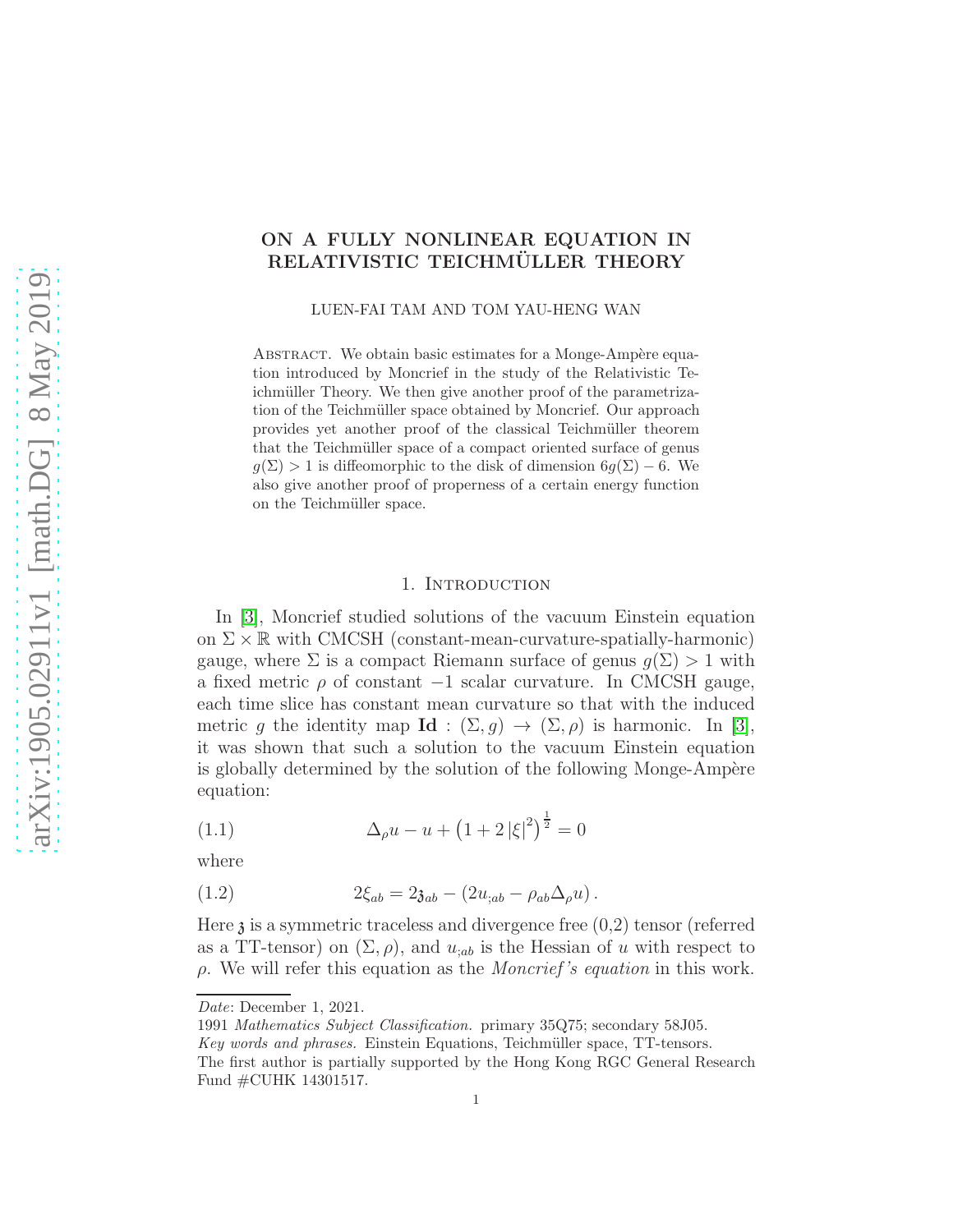It was shown in [\[3\]](#page-25-0) that for  $\tau < 0$ , one can find a unique solution  $u(\tau)$  corresponding to  $\tau_{\lambda}$ . Using the solutions, we obtain a family of metrics  $g(\tau)$ . Solving for the lapse N and shift X by [\[1\]](#page-25-1), then

$$
ds2 = -N2dt2 + gab(dxa + Xadt)(dxb + Xbdt)
$$

with  $t = -1/\tau$  is a solution to the vacuum Einstein equation on  $\Sigma \times$  $(0, \infty)$ . Since harmonicity is preserved under conformal changes of the domain metrics, Moncrief [\[3\]](#page-25-0) shows that one can parametrize the Teichmüller space  $\mathcal{T}(\Sigma)$  of  $\Sigma$  by the space of TT-tensors on  $(\Sigma, \rho)$ . In [\[3\]](#page-25-0), this was proved by using the Hamilton-Jacobi theory on the cotangent bundle of  $\mathcal{T}(\Sigma)$  which is the natural reduced phase space of the vacuum Einstein equations in the form of Hamiltonian dynamical systems, see  $|3, 5|$ .

In this article, we will obtain various estimates for Moncrief's equation. In particular, we provide another proof of the above parametrization. In fact, in the original proof of existence of solutions to the equation, it was mentioned that: "Ideally, this result should follow from estimates derived directly from the Monge-Ampère equation," see  $[3, \mathbb{R}]$  $[3, \mathbb{R}]$ p.238]. More precisely, we first develop estimates to the solutions of the Moncrief's equation and use them to construct a homeomorphism Ψ from the space of TT-tensors  $\mathcal{K}(\rho)$  on  $(\Sigma, \rho)$  to  $\mathcal{T}(\Sigma)$ . Unlike the Hamilton-Jacobi approach in [\[3\]](#page-25-0), our approach does not assume the Teichmüller theorem that  $\mathcal{T}(\Sigma)$  is a disk of dimension  $6g(\Sigma)-6$ , where  $g(\Sigma) > 1$  is the genus of  $\Sigma$ . And hence, it provides yet another proof of the Teichmüller theorem.

As mentioned in [\[3\]](#page-25-0), this parametrization is complimentary to the parametrization given by M. Wolf in [\[6\]](#page-25-3). Unlike Moncrief's construction, Wolf fixed the conformal structure, equivalently the metric  $\rho$ , on the domain instead of the target when requiring the identity map being harmonic. Then Wolf showed for each holomorphic quadratic differential, equivalently TT-tensor, on  $\Sigma$  with respect to the fixed conformal structure on domain surface corresponds uniquely to a conformal structure of  $\Sigma$  as target surface via a canonical metric with constant negative curvature. Furthermore, Wolf was able to show that his parametrization gives a compactification of  $\mathcal{T}(\Sigma)$  which is equivalent to the Thurston's compactification. The corresponding compactification problem still remains open for Moncrief's construction. The authors intend to study the limiting behaviors of solutions to the Moncrief's equation in the future in order to have a better understanding of the above problem.

The paper is organized as follows: in section [2,](#page-2-0) we give some basic properties of the Moncrief's equation; in sections [3,](#page-6-0) [4,](#page-11-0) [5](#page-14-0) we derive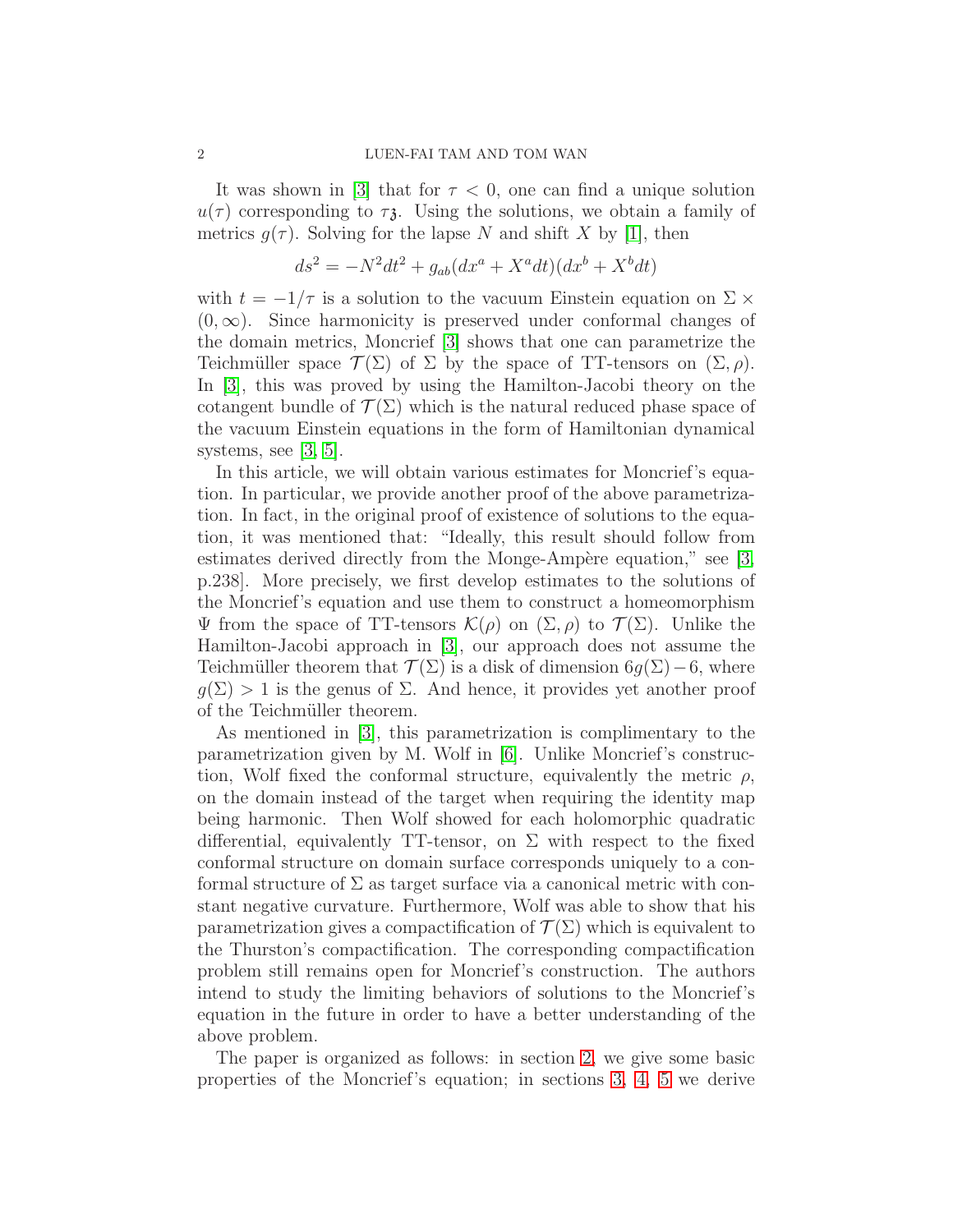estimates in various order; in section [6](#page-17-0) we apply the estimates to obtain the require parametrization and discuss the properness of an energy function on the Teichmüller space.

Acknowledgement: The first author would like to thank Shing-Tung Yau for his suggestion which is the basis for this work and Zhuobin Liang for many useful discussions. The second author would like to thank Richard Schoen, Robert Kusner, and Sumio Yamada for helpful discussions.

## <span id="page-2-0"></span>2. Basic properties of the Moncrief's equation

Let  $(\Sigma, \rho)$  be an oriented compact surface with constant scalar curvature  $-1$  metric  $\rho$ , and let  $\mathcal{K}(\rho)$  be the space of all TT-tensors (trace free, divergence free) on  $(\Sigma, \rho)$ . It is well-known that TT-tensors are in one to one correspondence with holomorphic quadratic differentials on  $(\Sigma, \rho)$ .

In the following we always use  $\rho$  to raise and lower indices unless specified otherwise.

For any  $\mathfrak{z} \in \mathcal{K}(\rho)$ , we have  $\mathfrak{z}_a^b = \rho^{bc} \mathfrak{z}_{ac}$  and  $\mathfrak{z}^{ab} = \rho^{ac} \mathfrak{z}_c^b$ . Then the (pointwise) norm of  $\mathfrak z$  with respect to  $\rho$  is given by

$$
(2.1) \t\t\t | \mathfrak{z} |^2 = \rho^{ac} \rho^{bd} \mathfrak{z}_{ab} \mathfrak{z}_{cd}.
$$

We consider the following fully nonlinear equation obtained by Moncrief [\[3\]](#page-25-0):

<span id="page-2-2"></span>(2.2) 
$$
\Delta_{\rho}u - u + (1 + 2|\xi|^{2})^{\frac{1}{2}} = 0
$$

where

(2.3) 
$$
2\xi_{ab} = 2\mathfrak{z}_{ab} - (2u_{;ab} - \rho_{ab}\Delta_{\rho}u).
$$

Here  $u_{;ab}$  is the Hessian of u respect to  $\rho$  and the norm of  $\xi$  is with respect to  $\rho$ .

*Remark* 2.1. Note that  $\xi$  given by [\(2.3\)](#page-2-1) is symmetric and traceless with respect to  $\rho$ , namely

<span id="page-2-3"></span><span id="page-2-1"></span>
$$
\xi_{ab} = \xi_{ba}, \ \xi^{ab} = \xi^{ba}, \text{ and } \xi^a_a = 0.
$$

We will denote the non-linear term by

(2.4) 
$$
B = (1 + 2|\xi|^2)^{\frac{1}{2}}
$$

and define a metric  $g_{ab}$  so that its inverse  $g^{ab}$  is given by

(2.5)  $(1 + B)g^{al} = -2\xi^{al} + B\rho^{al}.$ 

The fact that  $g$  is a metric follows from the Lemma [2.1](#page-3-0) below. It is easy to see that if the solution u of [\(2.2\)](#page-2-2) is unique for a given  $\mathfrak{z} \in \mathcal{K}(\rho)$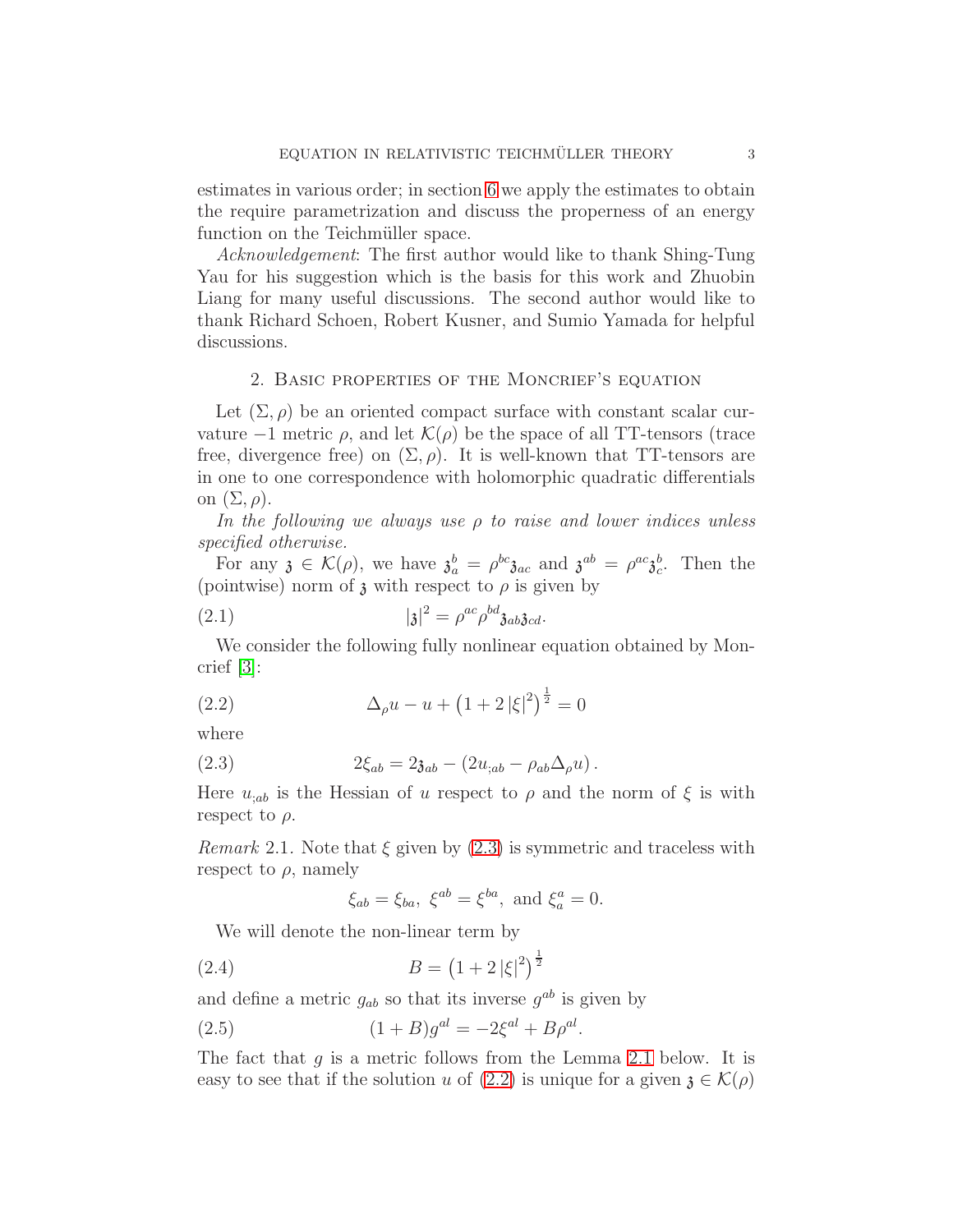(to be proved in Corollary [3.1\)](#page-9-0) then all  $u, g, B$  depend only on  $\lambda$ . So if needed to be explicit, we will write  $u = u(\mathfrak{z}), g = g(\mathfrak{z})$  etc. Note that  $g_{ab}$  and  $g^{ab}$  are not related by raising and lowering the indices using metric  $\rho$ .

<span id="page-3-0"></span>**Lemma 2.1.** Let u be a smooth solution to  $(2.2)$ . The tensor  $g_{ab}$ defined by equation [\(2.5\)](#page-2-3) is a metric with  $\mu_g = \sqrt{\det(g)} = \mu_\rho(1+B)$ , where  $\mu_{\rho} = \sqrt{\det(\rho)}$ . Moreover,

$$
\rho_{ab} = \frac{B}{1+B}g_{ab} - \frac{2}{1+B}\xi_a^c g_{cb}.
$$

*Proof.* Since  $\xi_{ab}$  is symmetric, we may diagonalize  $\xi$  with respect to  $\rho$ at a point so that  $\rho_{ab} = \delta_{ab}$  and  $\xi_{ab} = \alpha_a \delta_{ab}$ , then

$$
(1+B)g^{ab} = (-2\alpha_a + B)\delta^{ab}.
$$

Note that

$$
B^2 - 4(\alpha_1^2 + \alpha_2^2) = 1 + 2|\xi|^2 - 2|\xi|^2 = 1,
$$

because  $\xi$  is trace free. Therefore  $g^{al}$  is positive definite and  $g_{ab}$  is a metric.

On the other hand, we also have

$$
(1 + B)^2 \mu_g^{-2} = B^2 - 2|\xi|^2 = 1.
$$

Hence  $\mu_g = (1 + B)$ . Since  $\mu_\rho = 1$  in this coordinates system, we have  $\mu_q = (1 + B)\mu_\rho.$ 

Finally, to express  $\rho$  in terms of g, we multiply [\(2.5\)](#page-2-3) by  $\rho_{pa}g_{lq}$  and get

$$
(1+B)\rho_{pq} = -2\xi_p^a g_{aq} + Bg_{pq}.
$$

The last result follows.

<span id="page-3-1"></span>**Lemma 2.2.** The identity map **Id** :  $(\Sigma, g) \rightarrow (\Sigma, \rho)$  is harmonic, where g is the metric given in the Lemma [2.1.](#page-3-0)

*Proof.* Let  $\Gamma$  and  $\widetilde{\Gamma}$  be the connections of  $\rho$  and  $q$  respectively. Then Id is harmonic if and only if

$$
V^c = g^{ab} \left( \Gamma^c_{ab} - \widetilde{\Gamma}^c_{ab} \right) = 0.
$$

Taking covariant derivative with respect to  $\rho$  in a normal coordinates of  $\rho$ ,

$$
g^{ab}_{\quad;b} = g^{ab}_{\quad,b}
$$
  
=  $-g^{bc}\widetilde{\Gamma}_{bc}^a - \frac{1}{2}g^{as}g^{bc}g_{bc,s}$   
=  $V^a - \frac{1}{2}g^{as}g^{bc}g_{bc,s}$ ,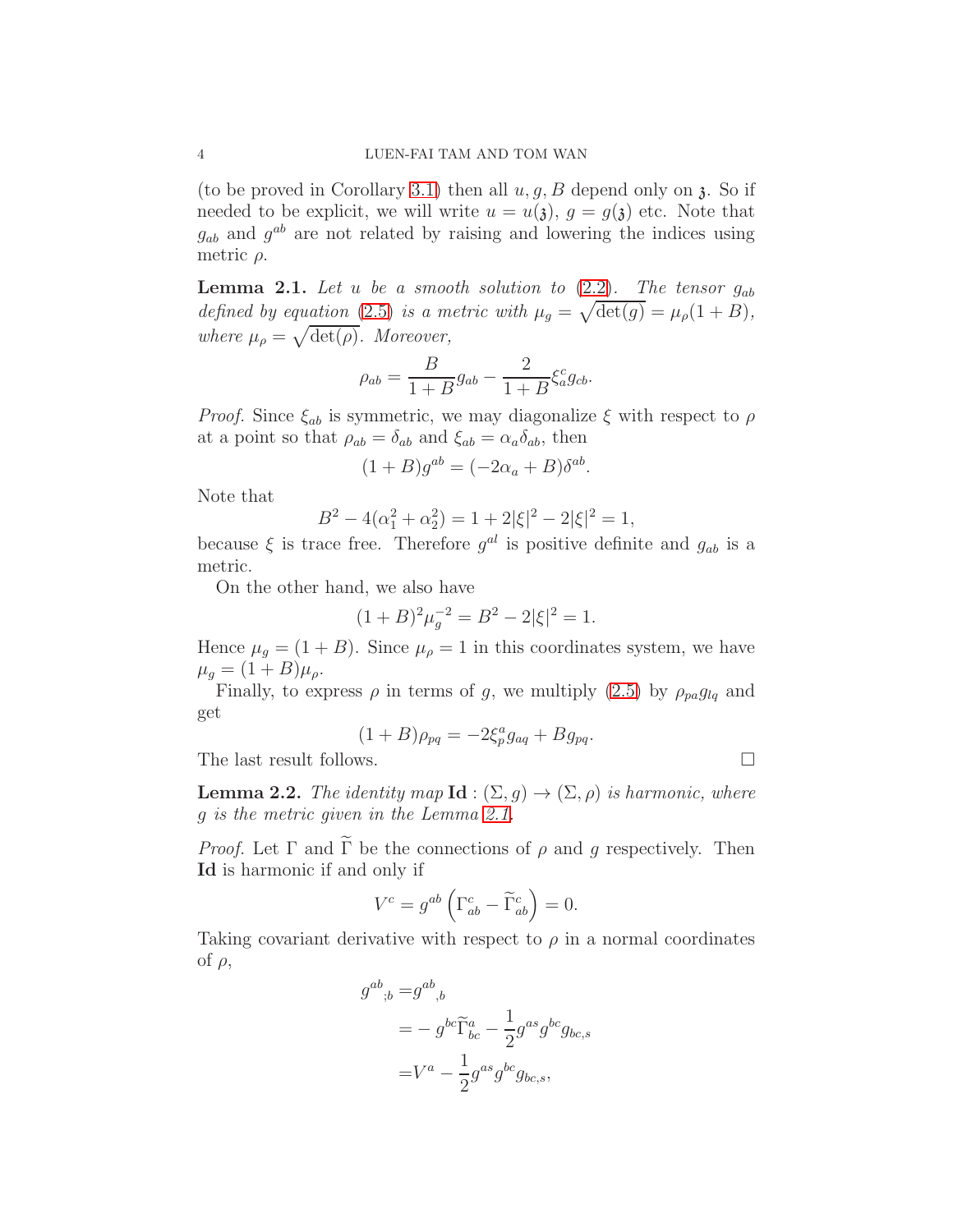where ";" denotes covariant derivative with respect to  $\rho$  and "," denotes partial derivative. On the other hand, by the definition of  $g$ ,

$$
[(1 + B)g^{ab}]_{,b} = (-2\rho^{ac}\xi_c^b + B\rho^{ab})_{,b}
$$
  
\n
$$
= -2\rho^{ac}\xi_{c;b}^b + B_b\rho^{ab}
$$
  
\n
$$
= \rho^{ac}\rho^{bd}[2u_{;cdb} - \rho_{cd}(\Delta_\rho u)_b] + B_b\rho^{ab}
$$
  
\n
$$
= 2\rho^{ac}\rho^{bd}u_{;cdb} + \rho^{ab}(B - \Delta_\rho u)_b
$$
  
\n
$$
= 2\rho^{ab}(\Delta_\rho u)_b - \rho^{ab}u_b + \rho^{ab}(B - \Delta_\rho u)_b
$$
  
\n
$$
= 0
$$

where  $B_b$  denotes partial derivative of the function  $B$  etc., and we have used that  $\mathfrak{z}_{ab}$  is divergence free,  $\rho$  has constant Gauss curvature  $-\frac{1}{2}$  $\frac{1}{2}$ , and  $u$  satisfies  $(2.2)$ . Hence

$$
0 = (1 + B)^{-1} [(1 + B)g^{ab}]_{,b}
$$
  
\n
$$
= g^{ab}_{,b} + g^{ab} [\log(1 + B)]_b
$$
  
\n
$$
= g^{ab}_{,b} + g^{ab} [\log \mu_g]_b
$$
  
\n
$$
= V^a + \frac{1}{2} g^{as} g^{bc} g_{bc,s} - \frac{1}{2} g^{as} g^{bc} g_{bc,s}
$$
  
\n
$$
= V^a
$$

and **Id** is harmonic.

<span id="page-4-0"></span>**Lemma 2.3.** Let  $\mathfrak{z} \in \mathcal{K}(\rho)$  and let g be the metric defined in [\(2.5\)](#page-2-3) via a solution of [\(2.2\)](#page-2-2). Let  $\lambda$  be a function such that  $e^{2\lambda}g$  has constant scalar curvature  $-1$ . Let  $R(g)$  be scalar curvature of the metric g. Denote the harmonic map  $\text{Id}$  :  $(\Sigma, g) \to (\Sigma, \rho)$  by w and let  $\partial w$  and  $\overline{\partial} w$  be the  $\partial$  and  $\overline{\partial}$ -energy densities of w respectively. Then

$$
\left\{ \begin{array}{ll} |\partial w|_g^2 = & \frac{1}{2}, \\ |\bar{\partial} w|_g^2 = & \frac{1}{2} - \frac{\mu_\rho}{\mu_g} = \frac{1}{2} \frac{B-1}{B+1}, \\ R(g) = & -\frac{\mu_\rho}{\mu_g} = -\frac{1}{1+B} < 0, \\ \Delta_g \lambda = & -\frac{1}{2} \frac{\mu_\rho}{\mu_g} + \frac{1}{2} e^{2\lambda} = \frac{1}{2} \left( -\frac{1}{B+1} + e^{2\lambda} \right). \end{array} \right.
$$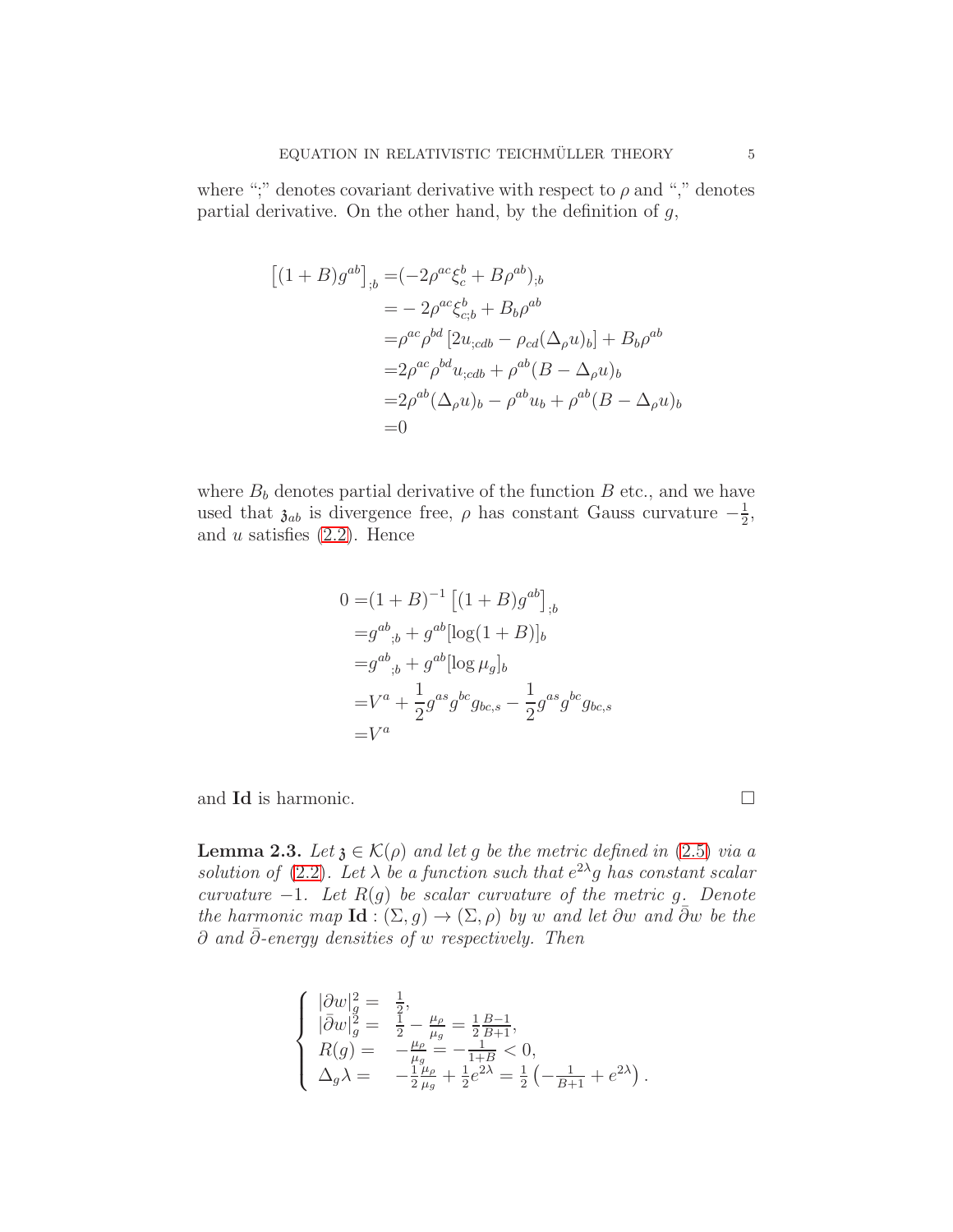*Proof.* In a holomorphic coordinates  $z = x + iy$  of the conformal class of [g],  $g = e^{2\beta} |dz|^2$ . Then

$$
\rho = \rho_{11} dx^2 + 2\rho_{12} dxdy + \rho_{22} dy^2
$$
  
=  $\frac{1}{4}\rho_{11} (dz + d\bar{z})^2 - \frac{1}{2}\sqrt{-1}\rho_{12} (dz + d\bar{z}) (dz - d\bar{z}) - \frac{1}{4}\rho_{22} (dz - d\bar{z})^2$   
=  $\left(\frac{1}{4}\rho_{11} - \frac{1}{4}\rho_{22} - \frac{1}{2}\sqrt{-1}\rho_{12}\right) dz^2 + \left(\frac{1}{4}\rho_{11} - \frac{1}{4}\rho_{22} + \frac{1}{2}\sqrt{-1}\rho_{12}\right) d\bar{z}^2$   
+  $\frac{1}{2}(\rho_{11} + \rho_{22}) dz d\bar{z}$   
=  $\phi dz^2 + \overline{\phi} d\bar{z}^2 + e(\gamma, \rho)\gamma$ ,

where

$$
\phi = \frac{1}{4}\rho_{11} - \frac{1}{4}\rho_{22} - \frac{1}{2}\sqrt{-1}\rho_{12}
$$

and  $\phi dz^2$  is a holomorphic quadratic differential.

By Lemma [2.1,](#page-3-0) we have

$$
\rho_{11} - \rho_{22} = -4e^{2\beta} \frac{1}{1+B} \xi_1^1
$$

because  $\xi_1^1 + \xi_2^2 = 0$ . We also have

$$
\rho_{12} = -e^{2\beta} \frac{2}{1+B} \xi_1^2.
$$

Hence

(2.6) 
$$
\phi = -e^{2\beta} \frac{1}{1+B} (\xi_1^1 - \sqrt{-1}\xi_1^2)
$$

and

(2.7) 
$$
|\phi|_g^2 = \frac{1}{(1+B)^2} \left[ (\xi_1^1)^2 + (\xi_1^2)^2 \right] = \frac{1}{4} \frac{B-1}{B+1}.
$$

So

(2.8) 
$$
|\partial w|_g^2 |\bar{\partial} w|_g^2 = |\phi|_g^2 = \frac{1}{4} \frac{B-1}{B+1}.
$$

On the other hand, by Lemma [2.1](#page-3-0) again,

(2.9) 
$$
|\partial w|_g^2 + |\bar{\partial} w|_g^2 = e^{-2\beta} \frac{1}{2} (\rho_{11} + \rho_{22}) = \frac{B}{B+1}.
$$

That is,

$$
(|\partial w|_g^2)^2 - \frac{B}{B+1} |\partial w|_g^2 + \frac{1}{4} \frac{B-1}{B+1} = 0.
$$

Hence we have either  $|\partial w|_g^2 = \frac{1}{2}$  $\frac{1}{2}$  or  $\frac{1}{2}\frac{B-1}{B+1}$  which in turns implies either " $|\partial w|_g^2 = \frac{1}{2}$  $rac{1}{2}$  and  $|\bar{\partial}w|_g^2 = \frac{1}{2}$  $\frac{1}{2} \frac{B-1}{B+1}$ " or " $|\partial w|_g^2 = \frac{1}{2}$  $\frac{1}{2} \frac{B-1}{B+1}$  and  $|\bar{\partial}w|_g^2 = \frac{1}{2}$  $\frac{1}{2}$ ".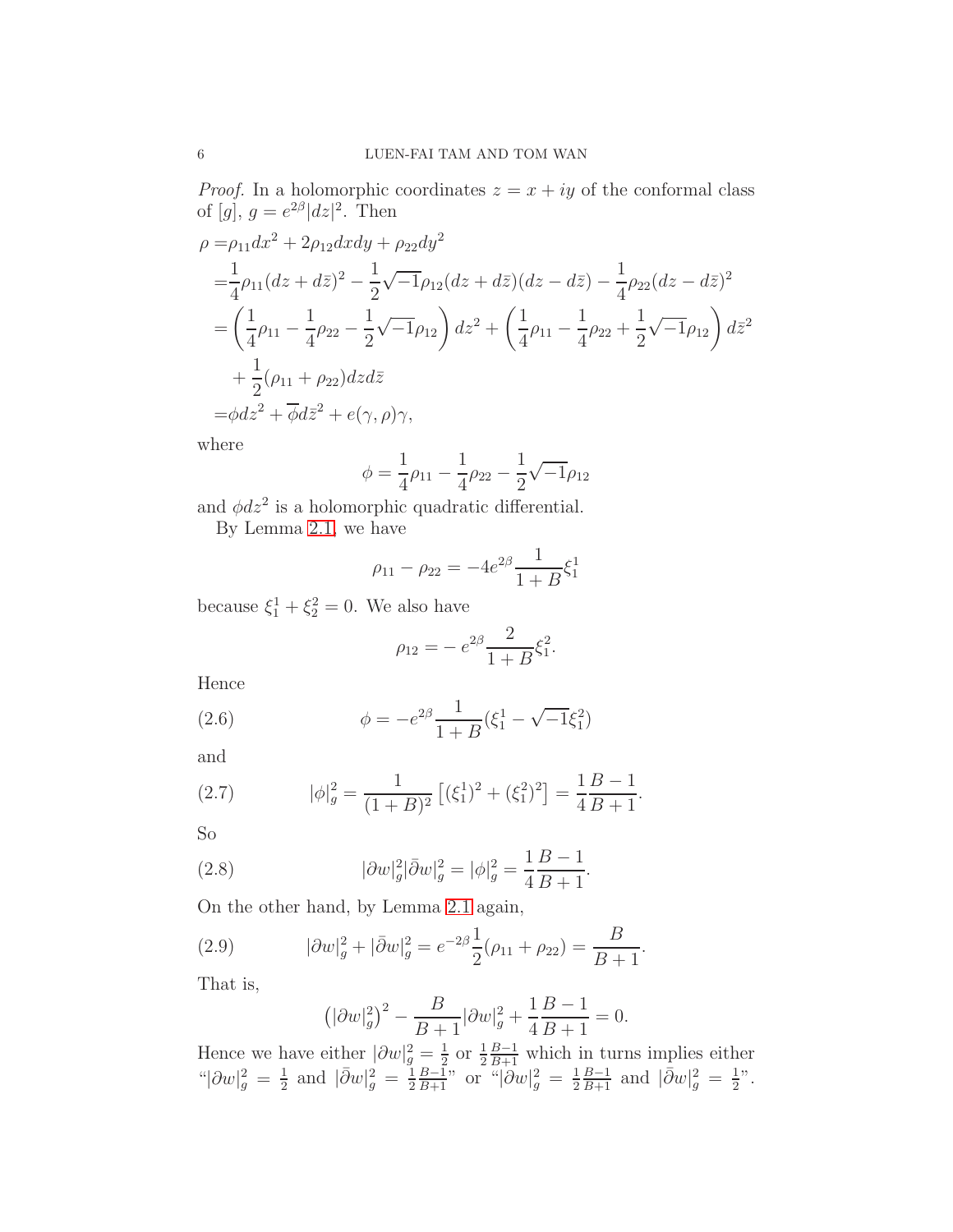Since  $|\partial w|_g^2 - |\bar{\partial} w|_g^2 > 0$ , we conclude that  $|\partial w|_g^2 = \frac{1}{2}$  $\frac{1}{2}$  and  $|\bar{\partial}w|^2 = \frac{1}{2}$  $rac{1}{2}$  $rac{B-1}{B+1}$ . These are the first two equations.

By Bochner formula

$$
\Delta_g \log |\partial w|_g^2 = -2K(\rho)(|\partial w|_g^2 - |\bar{\partial} w|_g^2) + 2K(g),
$$

where  $K(g)$  is the Gauss curvature of g and  $K(\rho) = -\frac{1}{2}$  $\frac{1}{2}$ , the first two results imply

$$
K(g) = -\frac{1}{2} \left( \frac{1}{2} - \frac{1}{2} \frac{B - 1}{B + 1} \right) = -\frac{1}{2} \frac{1}{B + 1}
$$

and hence we have the third equation

$$
R(g) = -\frac{1}{B+1} = -\frac{\mu_{\rho}}{\mu_{g}} < 0.
$$

Finally, the last relation follows from the third equation and the fact that  $e^{2\lambda}g$  has constant scalar curvature -1.

 $\Box$ 

## 3. Zeroth order estimates and uniqueness

<span id="page-6-0"></span>In this section, we want to obtain some zeroth order estimates of solutions to [\(2.2\)](#page-2-2). We will denote the supnorm of  $\chi$  with respect to  $\rho$ by  $\| \mathfrak{z} \|_{\rho}$ , namely,  $\| \mathfrak{z} \|_{\rho} = \sup_{\Sigma} | \mathfrak{z} |$ .

<span id="page-6-1"></span>**Proposition 3.1.** Let  $\mathfrak{z}_1, \mathfrak{z}_2 \in \mathcal{K}(\rho)$ , and let  $u_1, u_2$  be smooth solutions of  $(2.2)$  corresponding to  $\mathfrak{z}_1, \mathfrak{z}_2$  respectively. Then

(i)

$$
|u_1 - u_2| \leq \frac{1}{\sqrt{2}} ||\mathfrak{z}_1 - \mathfrak{z}_2||_\rho.
$$

(ii)

$$
1 \le u_1 \le 1 + \frac{1}{\sqrt{2}} \|\mathfrak{z}_1\|_{\rho}.
$$

(iii) Suppose  $\mathfrak{z} \neq 0$  and  $\mathfrak{z}_1 = a_1 \mathfrak{z}, \mathfrak{z}_2 = a_2 \mathfrak{z}$ , with  $a_1, a_2 > 0$ , then

$$
\left|\frac{u_1}{a_1} - \frac{u_2}{a_2}\right| \le \left|\frac{1}{a_1} - \frac{1}{a_2}\right|.
$$

(iv) Suppose  $\mathfrak{z}_1, \mathfrak{z}_2 \neq 0$ . Let  $a_1 = \|\mathfrak{z}_1\|_{\rho}$ ,  $a_2 = \|\mathfrak{z}_2\|_{\rho}$ . Assume there is a smooth solution  $u_3$  corresponding to  $\frac{a_2}{a_1}$   $\frac{a_1}{b_1}$  (which is a consequence of the existence part of Theorem  $\tilde{5}.1$ , we have

$$
\left|\frac{u_1}{a_1} - \frac{u_2}{a_2}\right| \le \left|\frac{1}{a_1} - \frac{1}{a_2}\right| + \frac{1}{\sqrt{2}} \left\| \frac{\mathfrak{z}_1}{a_1} - \frac{\mathfrak{z}_2}{a_2}\right\|_{\rho}.
$$

Note: Part (iv) will not be used until the proof of Lemma [6.4.](#page-23-0)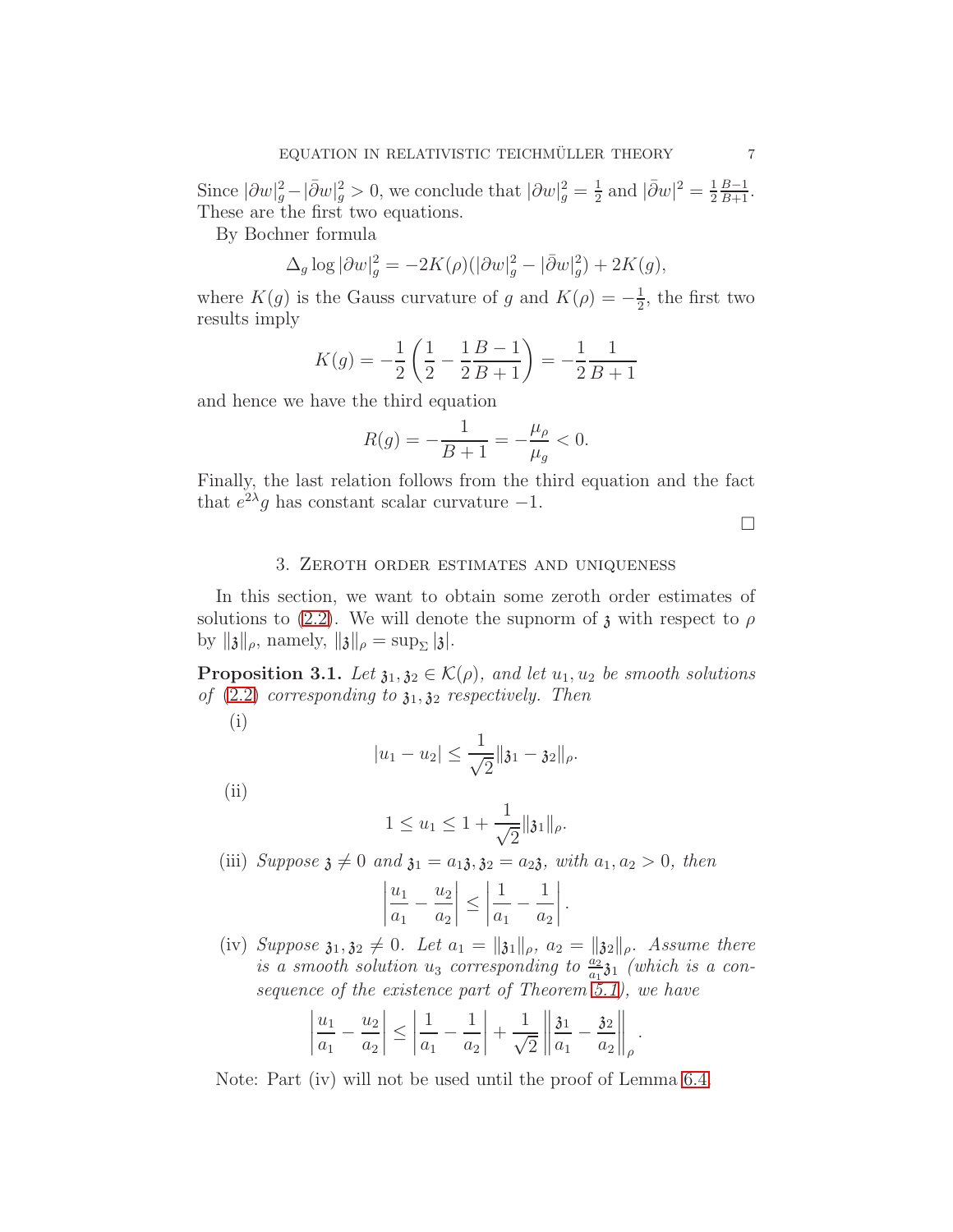*Proof.* (i) Let  $\phi = u_1 - u_2$  and define the symmetric tensor  $\tilde{\xi}_{ab}$  by

$$
2\tilde{\xi}_{ab} = 2(\mathfrak{z}_1)_{ab} - [2(u_2)_{;ab} - \rho_{ab}\Delta_{\rho}u_2].
$$

Then equation [\(2.2\)](#page-2-2) implies that

$$
0 = \Delta_{\rho}\phi - \phi + \left(1 + 2|\xi_1|^2\right)^{\frac{1}{2}} - \left(1 + 2|\xi_2|^2\right)^{\frac{1}{2}}
$$
  

$$
= \Delta_{\rho}\phi - \phi + \left[\left(1 + 2|\xi_1|^2\right)^{\frac{1}{2}} - \left(1 + 2|\tilde{\xi}|^2\right)^{\frac{1}{2}}\right]
$$
  

$$
+ \left[\left(1 + 2|\tilde{\xi}|^2\right)^{\frac{1}{2}} - \left(1 + 2|\xi_2|^2\right)^{\frac{1}{2}}\right]
$$

where  $\xi_1, \xi_2$  are given by [\(2.3\)](#page-2-1) corresponding to  $\mathfrak{z}_1, u_1$  and  $\mathfrak{z}_2, u_2$  respectively. Define similarly

$$
2\tilde{\xi}(t)_{ab} = 2(\mathfrak{z}_1)_{ab} - \left[2(tu_2 + (1-t)u_1)_{;ab} - \rho_{ab}\Delta_{\rho}(tu_2 + (1-t)u_1)\right],
$$

then  $\widetilde{\xi}(0) = \xi_1$  and  $\widetilde{\xi}(1) = \widetilde{\xi}$ . Hence

$$
(1+2|\xi_1|^2|^{\frac{1}{2}} - \left(1+2|\tilde{\xi}|^2\right)^{\frac{1}{2}} = -\int_0^1 \frac{\partial}{\partial t} \left(1+2|\tilde{\xi}(t)|^2\right)^{\frac{1}{2}} dt
$$
  

$$
= -2\int_0^1 \frac{\tilde{\xi}(t)^{ab} \left(\phi_{;ab} + \frac{1}{2}\rho_{ab}\Delta_\rho\phi\right)}{\left(1+2|\tilde{\xi}(t)|^2\right)^{\frac{1}{2}}} dt
$$
  

$$
= -2\left[\int_0^1 \frac{\tilde{\xi}(t)^{ab}}{\left(1+2|\tilde{\xi}(t)|^2\right)^{\frac{1}{2}}} dt\right] \phi_{;ab}
$$

because  $\tilde{\xi}(t)$  is traceless with respect to  $\rho$ . Hence, using again the traceless property, we have

$$
0 = \left(\int_0^1 \tilde{g}^{ab} dt\right) \phi_{;ab} - \phi + \left(1 + 2|\tilde{\xi}|^2\right)^{\frac{1}{2}} - \left(1 + 2|\xi_2|^2\right)^{\frac{1}{2}}
$$

where  $\widetilde{g}^{ab} = \rho^{ab} - \frac{2\widetilde{\xi}(t)^{ab}}{(1+2|\widetilde{\xi}(t)|^2)}$  $\frac{2\xi(t)^{ab}}{(1+2|\tilde{\xi}(t)|^2)^{\frac{1}{2}}}$ . The eigenvalues of  $\tilde{g}^{ab}$  with respect to  $\rho^{ab}$  are  $1 \pm \frac{\lambda}{(1+\lambda)}$  $\frac{\lambda}{(1+\lambda^2)^{\frac{1}{2}}}$  for  $\lambda = \sqrt{2}|\tilde{\xi}(t)|$ . Therefore  $\tilde{g}^{ab}$ , and hence  $\int_0^1 \tilde{g}^{ab} dt$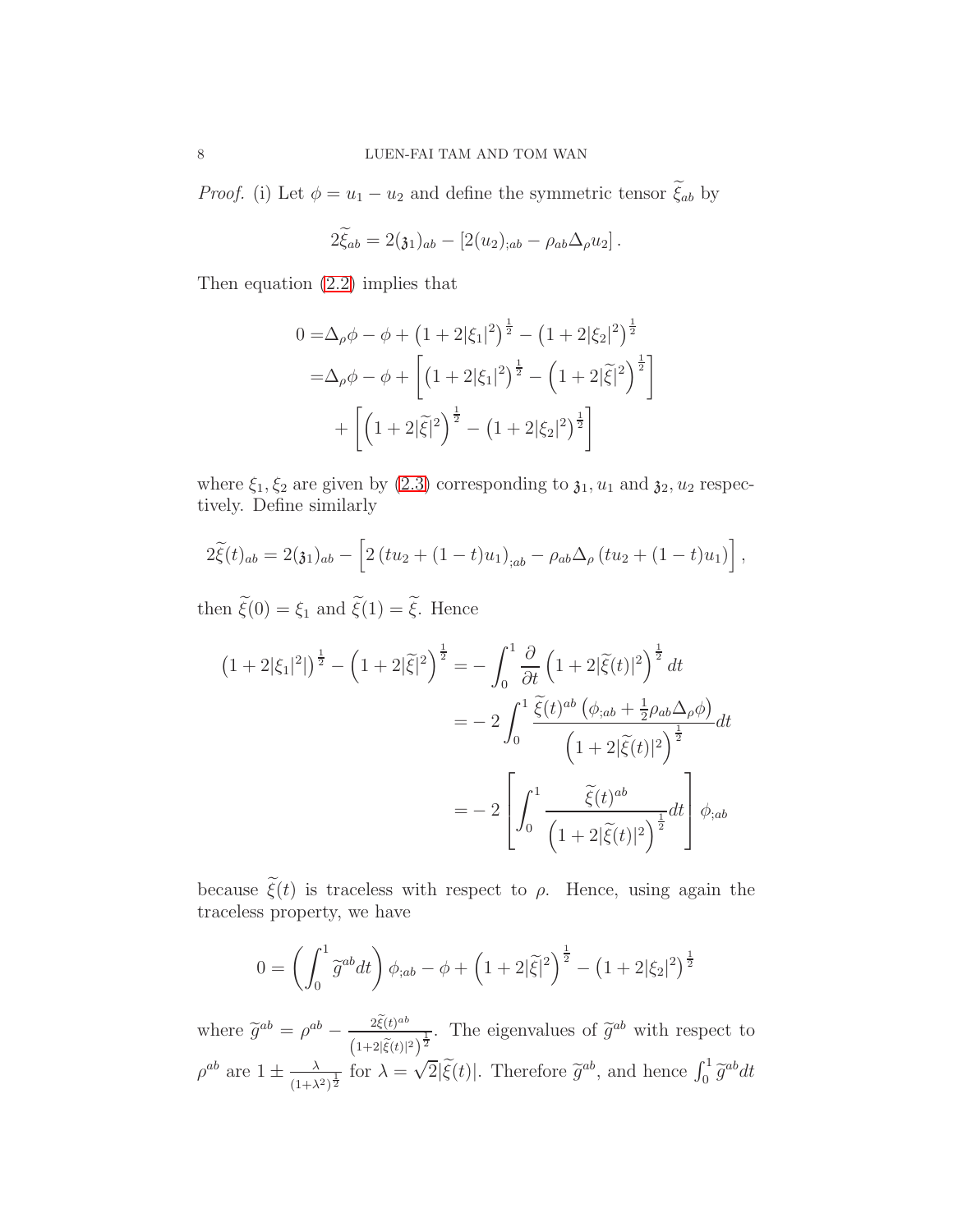is positive definite. By maximum principle,

$$
\sup_{\Sigma} \phi \leq \sup_{\Sigma} \left[ \left( 1 + 2|\tilde{\xi}|^2 \right)^{\frac{1}{2}} - \left( 1 + 2|\xi_2|^2 \right)^{\frac{1}{2}} \right]
$$
  
= 
$$
2 \sup_{\Sigma} \frac{|\tilde{\xi}|^2 - |\xi_2|^2}{\left( 1 + 2|\tilde{\xi}|^2 \right)^{\frac{1}{2}} + \left( 1 + 2|\xi_2|^2 \right)^{\frac{1}{2}}}.
$$

Now

$$
\begin{aligned} |\tilde{\xi}|^2 - |\xi_2|^2 &= \tilde{\xi}_a^b \tilde{\xi}_b^a - (\xi_2)_a^b (\xi_2)_b^a \\ &= \left(\tilde{\xi}_a^b - (\xi_2)_a^b\right) \tilde{\xi}_b^a + \left(\tilde{\xi}_b^a - (\xi_2)_b^a\right) (\xi_2)_a^b \\ &\leq |\mathfrak{z}_1 - \mathfrak{z}_2| \left(|\tilde{\xi}| + |\xi_2|\right) \end{aligned}
$$

since  $\widetilde{\xi} - \xi_2 = \mathfrak{z}_1 - \mathfrak{z}_2$ . Hence

$$
u_1 - u_2 = \phi \leq \frac{1}{\sqrt{2}} ||\mathfrak{z}_1 - \mathfrak{z}_2||_{\rho}.
$$

Similarly

$$
u_2 - u_1 \leq \frac{1}{\sqrt{2}} ||\mathfrak{z}_1 - \mathfrak{z}_2||_{\rho}.
$$

From this the first result follows.

(ii) Let  $\mathfrak{z}_2 = 0$ , then  $u_2 = 1$  is a solution, in fact unique by Theorem [5.1.](#page-17-1) Hence (i) implies

$$
u_1 \leq 1 + \frac{1}{\sqrt{2}} ||\mathfrak{z}_1||_{\rho}.
$$

Then applying maximum principle to [\(2.2\)](#page-2-2), one concludes also that

$$
u_1 \geq 1.
$$

This completes the proof of (ii). (iii) Let  $v_1 = u_1/a_1, v_2 = u_2/a_2$ , and set  $\psi = v_1 - v_2$ . Then

$$
0 = \Delta_{\rho}\psi - \psi + \left(\frac{1}{a_1^2} + 2\frac{|\xi_1|^2}{a_1^2}\right)^{\frac{1}{2}} - \left(\frac{1}{a_2^2} + 2\frac{|\xi_2|^2}{a_2^2}\right)^{\frac{1}{2}}
$$
  

$$
= \Delta_{\rho}\psi - \psi + \left(\frac{1}{a_2^2} + 2\frac{|\xi_1|^2}{a_1^2}\right)^{\frac{1}{2}} - \left(\frac{1}{a_2^2} + 2\frac{|\xi_2|^2}{a_2^2}\right)^{\frac{1}{2}}
$$
  

$$
- \left[\left(\frac{1}{a_2^2} + 2\frac{|\xi_1|^2}{a_1^2}\right)^{\frac{1}{2}} - \left(\frac{1}{a_1^2} + 2\frac{|\xi_1|^2}{a_1^2}\right)^{\frac{1}{2}}\right].
$$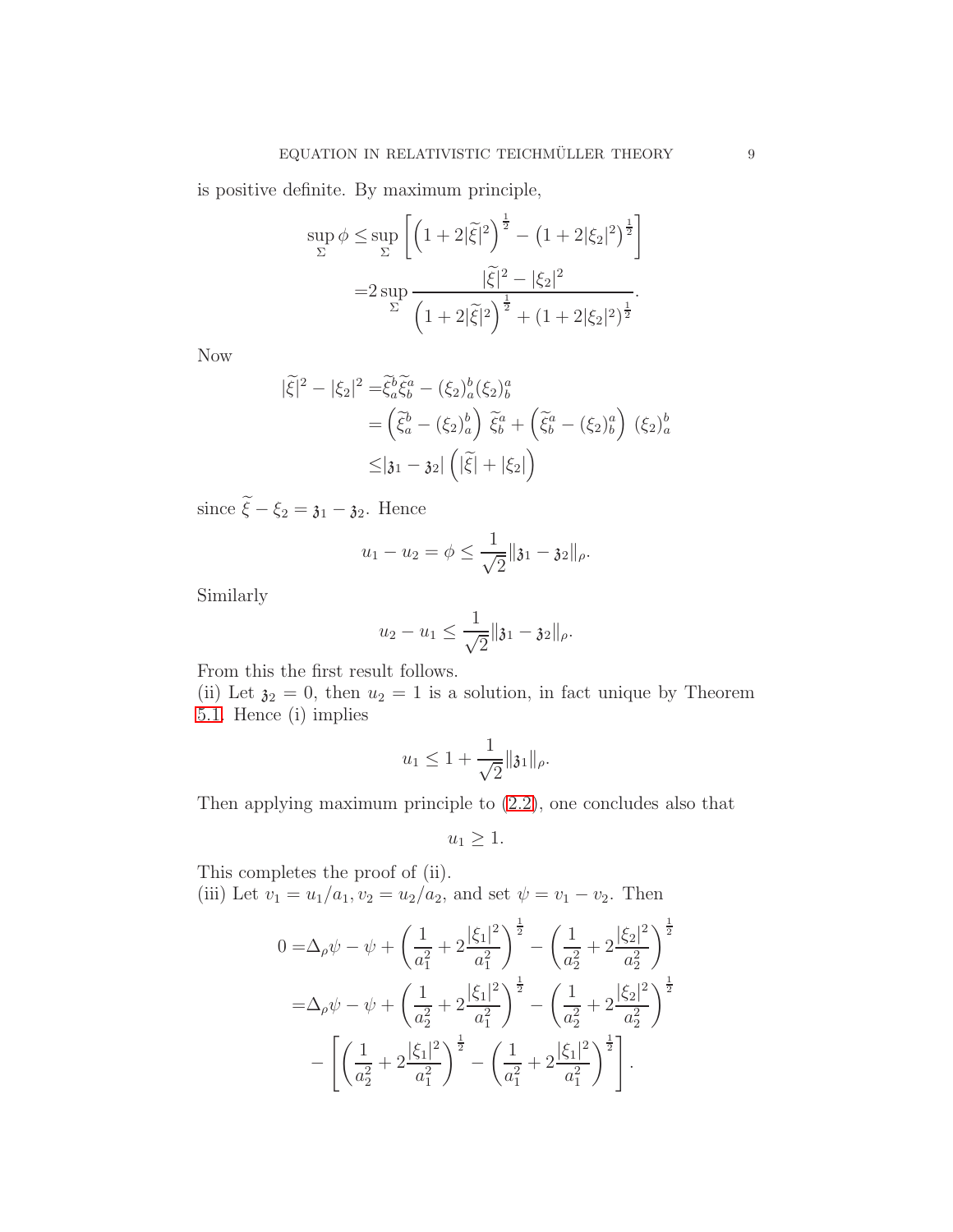As in the proof of (i), interpolate between  $\frac{\xi_1}{a_1}$  and  $\frac{\xi_2}{a_2}$ , we have

$$
\psi \leq \sup_{\Sigma} \left[ \left( \frac{1}{a_2^2} + 2 \frac{|\xi_1|^2}{a_1^2} \right)^{\frac{1}{2}} - \left( \frac{1}{a_1^2} + 2 \frac{|\xi_1|^2}{a_1^2} \right)^{\frac{1}{2}} \right].
$$

Similar argument as in (i) again, we can conclude that (iii) is true. (iv) Suppose  $\mathfrak{z}_1, \mathfrak{z}_2$  are nonzeros and  $\|\mathfrak{z}_1\|_{\rho} = a_1, \|\mathfrak{z}_2\|_{\rho} = a_2$ . Let  $\mathfrak{z}_3 =$  $a_2$  $\frac{a_2}{a_1}$  31. By assumption, there is a corresponding solution  $u_3$  of [\(2.2\)](#page-2-2). Then

$$
\sup_{\Sigma} \left| \frac{u_1}{a_1} - \frac{u_2}{a_2} \right| \le \sup_{\Sigma} \left| \frac{u_1}{a_1} - \frac{u_3}{a_2} \right| + \frac{1}{a_2} \sup_{\Sigma} |u_3 - u_2|
$$
  

$$
\le \left| \frac{1}{a_1} - \frac{1}{a_2} \right| + \frac{1}{\sqrt{2}} \frac{1}{a_2} \left\| \frac{a_2}{a_1} \mathfrak{z}_1 - \mathfrak{z}_2 \right\|_{\rho}
$$
  

$$
= \left| \frac{1}{a_1} - \frac{1}{a_2} \right| + \frac{1}{\sqrt{2}} \left\| \frac{\mathfrak{z}_1}{a_1} - \frac{\mathfrak{z}_2}{a_2} \right\|_{\rho}
$$

This completes the proof of (iv).  $\square$ 

By (i) in the Proposition [3.1,](#page-6-1) we have:

# <span id="page-9-0"></span>Corollary 3.1. The solution of [\(2.2\)](#page-2-2) is unique.

Using Proposition [3.1,](#page-6-1) we can estimate the area  $A(q)$  of  $\Sigma$  with respect to the metric  $g = g(\mathfrak{z})$  and the total energy  $E(g)$  of the harmonic identity map from  $(\Sigma, g)$  to  $(\Sigma, \rho)$ .

<span id="page-9-1"></span>Corollary 3.2. Let  $\mathfrak{z} \in \mathcal{K}(\rho)$  and let  $u = u(\mathfrak{z})$  and  $g = g(\mathfrak{z})$  be the corresponding solution of [\(2.2\)](#page-2-2) and metric given by [\(2.5\)](#page-2-3) respectively.

(i) Let  $A(g)$  and  $A(\rho)$  be the areas of  $\Sigma$  with respect to g and  $\rho$ respectively, then

$$
A(g) = A(\rho) + \int_{\Sigma} u d\mu_{\rho},
$$

and

$$
2A(\rho) \le A(g) \le (2 + \|\mathfrak{z}\|_{\rho})A(\rho).
$$

(ii) Let  $E(g)$  be the total energy of the  $Id : (\Sigma, g) \to (\Sigma, \rho)$ . Then

$$
E(g) = A(g) - A(\rho) \le (1 + \|g\|_{\rho})A(\rho).
$$

*Proof.* (i) By Lemma [2.1](#page-3-0) and  $(2.2)$ ,

$$
A(g) = \int_{\Sigma} (1 + B) d\mu_{\rho}
$$

$$
= A(\rho) + \int_{\Sigma} u d\mu_{\rho}.
$$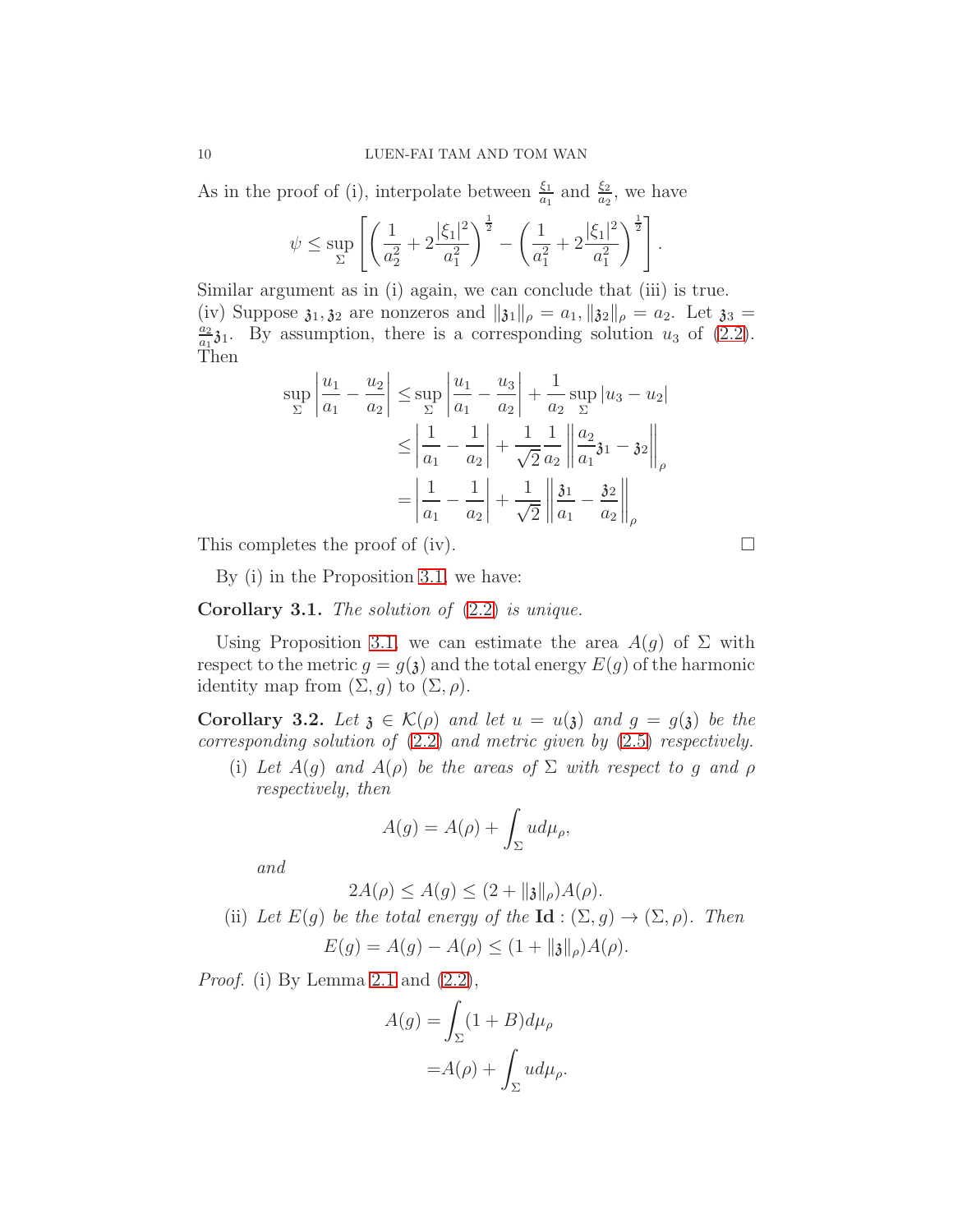The estimates of  $A(g)$  then follows from (ii) of Proposition [3.1.](#page-6-1)

(ii) By Lemma [2.3,](#page-4-0)

$$
E(g) = \int_{\Sigma} \left( 1 - \frac{\mu_{\rho}}{\mu_{g}} \right) d\mu_{g}
$$

$$
= A(g) - A(\rho).
$$

Using (i), we immediately obtain (ii).  $\square$ 

Now we are ready to estimate the injectivity radius and diameter of the metric g. We have

<span id="page-10-0"></span>**Lemma 3.1.** Let  $\mathfrak{z} \in \mathcal{K}(\rho)$  and  $g = g(\mathfrak{z})$  be the corresponding metric given by [\(2.5\)](#page-2-3). Then

(i)  $\rho < 2q$ , (ii)  $\mathbf{inj}(g) \geq \frac{1}{\sqrt{2}}$  $\frac{1}{2}$ inj $(\rho)$ , and (iii) diam $(g) \leq \frac{4\sqrt{2}}{\pi \text{inj}(g)}$  $\frac{4\sqrt{2}}{\pi\text{inj}(\rho)}\left(2+\|\mathfrak{z}\|_{\rho}\right)A(\rho).$ 

*Proof.* (i) In a coordinates chart so that  $\rho_{ab} = \delta_{ab}$ ,  $\xi_1^1 = \alpha$ ,  $\xi_2^2 = -\alpha$ , and  $\xi_1^2 = \xi_2^1 = 0$ . Then  $|\xi|^2 = 2\alpha^2$  and  $g^{12} = g^{21} = 0$ . Hence  $B = (1 + 4\alpha^2)^{\frac{1}{2}}$ and

$$
g^{11} = \frac{-2\alpha + (1 + 4\alpha^2)^{\frac{1}{2}}}{1 + (1 + 4\alpha^2)^{\frac{1}{2}}} \left( -2\alpha + (1 + 4\alpha^2)^{\frac{1}{2}} \right) \le 2.
$$

Similarly,  $g^{22} \leq 2$ . Hence  $g^{al} \leq 2\rho^{2l}$  and  $g_{al} \geq \frac{1}{2}$  $rac{1}{2}\rho_{al}$ .

(ii) Let  $x \in \Sigma$  be a point such that  $\text{inj}_g(x) = \text{inj}(g)$ . Since  $R(g) < 0$ (see Lemma [2.3\)](#page-4-0), there exists a closed geodesic C passing through  $x$ with g-length  $L_q(C) = 2\text{inj}(g)$ . By  $R(g) < 0$  again, C is in fact homotopically nontrivial as a closed curve based at  $x$ . Otherwise  $C$  will be lifted to a closed geodesic in the universal cover which is impossible by the negativity of the curvature.

Now consider the geodesic ball  $B_{\rho}(x, r)$  centered at x with radius  $r =$  $\text{inj}(\rho)$  in the  $\rho$ -metric. Then C must intersect  $\partial B_{\rho}(x,r)$ . Otherwise, C is contained in  $B_{\rho}(x,r)$  which is diffeomorphic to a disk in  $\mathbb{R}^2$  by the definition of  $r = \text{inj}(\rho)$ , and hence C is homotopic trivial. This contradicts the construction of C. Therefore, the  $\rho$ -length of C satisfies  $L_{\rho}(C) \geq 2r$ . Then by part (i), we have

$$
2\mathbf{inj}(g) = L_g(C) \ge \frac{1}{\sqrt{2}}L_\rho(C) \ge \sqrt{2}r
$$

which gives the required estimate.

(iii) Let  $D = \text{diam}(g)$  and let  $r_0 = \text{inj}(g)$ . Let  $m \geq 1$  be the largest integer so that  $2mr_0 \leq D$ . Then we can find at least m disjoint geodesic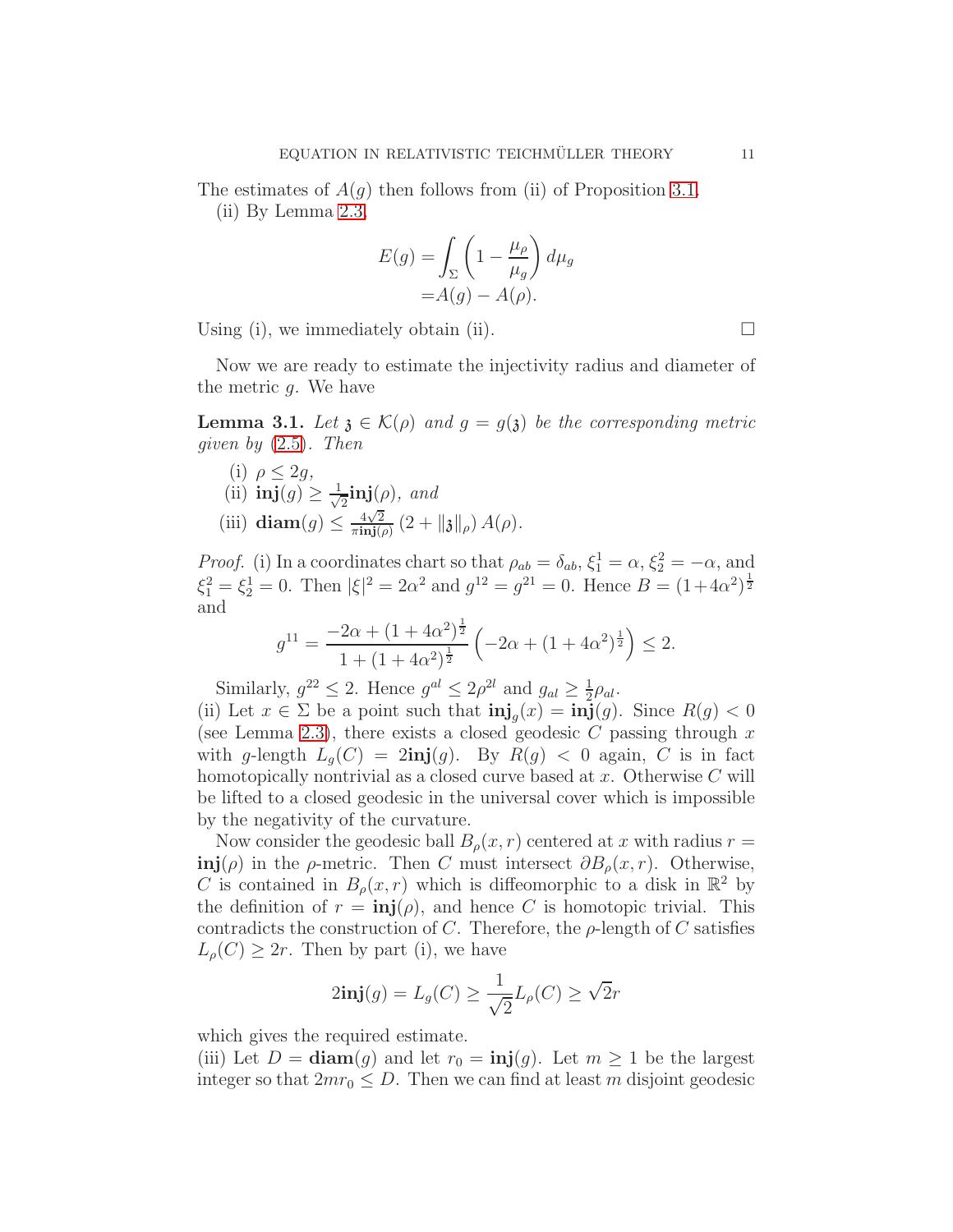disks of radius  $r_0$  in  $(\Sigma, g)$ . Since g has nonpositive curvature, we have

$$
A(g) \ge \pi m r_0^2 \ge \frac{\pi r}{\sqrt{2}} \cdot \frac{m}{2(m+1)} \cdot 2(m+1)r_0 \ge \frac{\pi r}{4\sqrt{2}}D
$$

where  $r = \text{inj}(\rho)$ . By Corollary [3.2,](#page-9-1) we have

$$
(2 + \|\mathfrak{z}\|_{\rho})A(\rho) \ge \frac{\pi r}{4\sqrt{2}}D
$$

<span id="page-11-0"></span>which gives the required inequality.

## 4. Second order estimates

Next we want to estimate the Hessian of the solution of [\(2.2\)](#page-2-2). The first order estimates follows immediately from the estimate of the Hessian. We always assume that the solution is smooth.

<span id="page-11-1"></span>**Lemma 4.1.** Let  $\mathfrak{z} \in \mathcal{K}(\rho)$  be non trivial. Let  $g = g(\mathfrak{z})$  and  $B = B(\mathfrak{z})$ be the corresponding quantities. Then at the point where  $B > 1$ , we have

$$
\Delta_g B = \frac{2B}{B^2 - 1} |\nabla_g B|^2 - (B - 1).
$$

*Proof.* Let  $\xi = \xi(\mathfrak{z})$ . As before, one can check that in a holomorphic coordinates of g so that  $g = e^{2\beta} |dz|^2$ , the Hopf differential of the harmonic map **Id** :  $(\Sigma, g) \to (\Sigma, \rho)$  is given by  $\phi dz^2$  where

$$
\phi = -\frac{e^{2\beta}}{1+B}(\xi_1^1 - \sqrt{-1}\xi_1^2)
$$

is holomorphic with

$$
|\phi|_g^2 = \frac{1}{4}\frac{B-1}{B+1} = \frac{1}{4}(1-\frac{2}{B+1}) = \frac{1}{2}\frac{|\xi|^2}{(1+B)^2}.
$$

Hence

$$
\Delta_g |\phi|_g^2 = -\frac{1}{2} \Delta_g \left( \frac{1}{B+1} \right) \n= \frac{1}{2} \frac{\Delta_g B}{(B+1)^2} - \frac{|\nabla_g B|^2}{(B+1)^3}.
$$

On the other hand,

$$
\Delta_g \log |\phi|_g^2 = \Delta_g e^{-4\beta} = 2R(g)
$$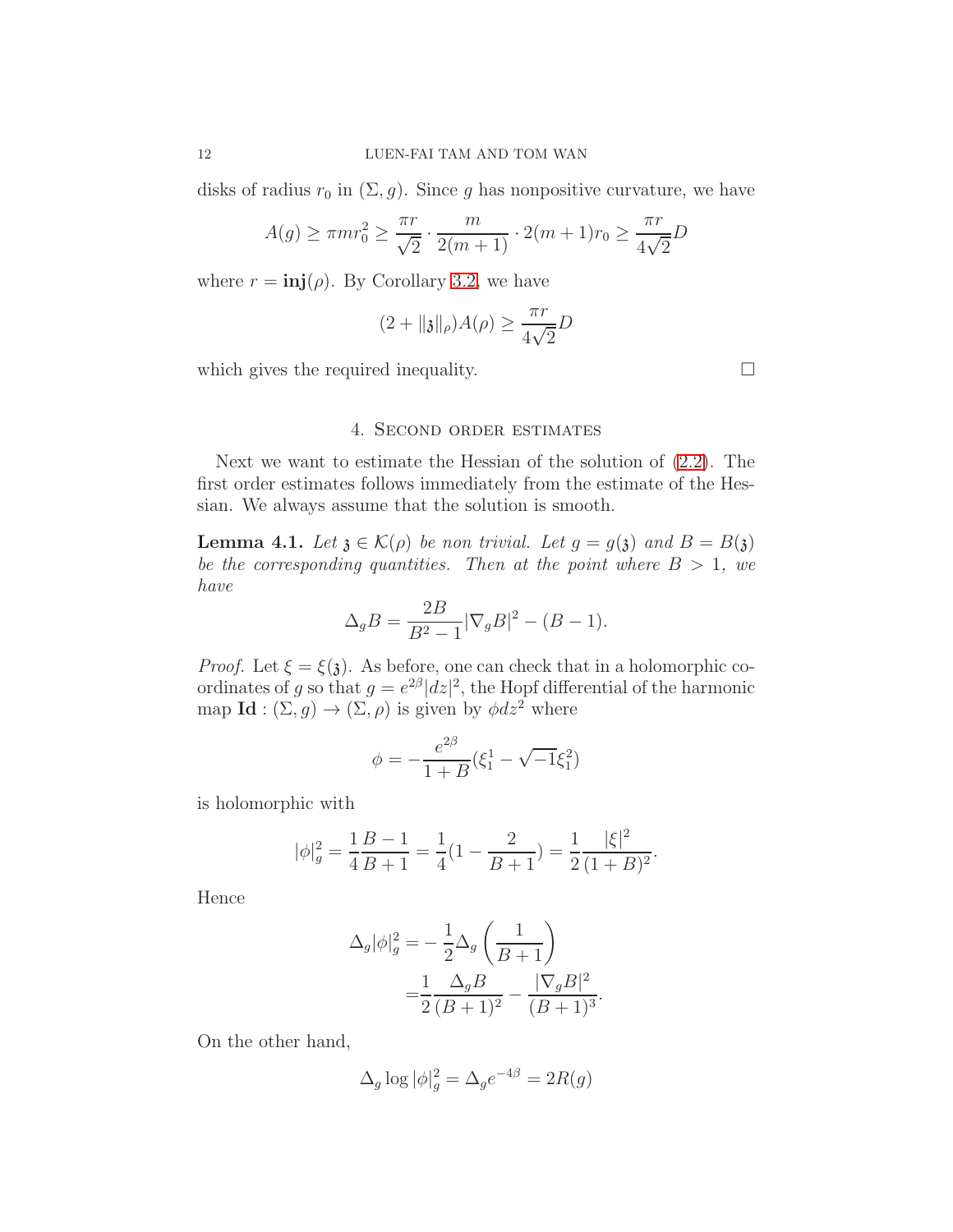because  $\Delta_g \log |\phi|^2 = 0$  as  $\phi$  is holomorphic. Therefore

$$
\Delta_g |\phi|_g^2 = \Delta_g (e^{-4\beta} |\phi|^2)
$$
  
=  $-4e^{-4\beta} |\phi|^2 \Delta \beta + e^{-4\beta} \Delta_g |\phi|^2$   
=  $2|\phi|_g^2 R(g) + 4|\phi_z|^2$   
=  $-\frac{1}{2} \frac{B-1}{(B+1)^2} + \frac{|\nabla_g |\phi|_g^2|^2}{|\phi|_g^2}$   
=  $-\frac{1}{2} \frac{B-1}{(B+1)^2} + \frac{1}{4} \cdot \frac{|\nabla_g B|^2}{(B+1)^4} \cdot \frac{4(B+1)}{B-1}$   
=  $-\frac{1}{2} \frac{B-1}{(B+1)^2} + \frac{|\nabla_g B|^2}{(B+1)^2 (B^2-1)},$ 

where we have used Lemma [2.3.](#page-4-0) So

$$
\Delta_g B = \frac{2|\nabla_g B|^2}{B+1} - (B-1) + \frac{2(B+1)^2|\nabla_g B|^2}{(B+1)^2(B^2-1)}
$$

$$
= \frac{2B}{B^2-1}|\nabla_g B|^2 - (B-1).
$$

<span id="page-12-0"></span>**Lemma 4.2.** Let  $\mathfrak{z}$ ,  $B$ ,  $g$  as in Lemma [4.1.](#page-11-1) Then there exists a constant  $C > 0$  independent of  $\mathfrak z$  such that

$$
|\nabla_g \log B| \le C.
$$

*Proof.* Let  $h = |\nabla_g \log B|^2$ . By Lemma [4.1](#page-11-1) at the point where  $B > 1$ ,

(4.1)  
\n
$$
\Delta_g \log B = \frac{\Delta_g B}{B} - |\nabla_g \log B|^2
$$
\n
$$
= \frac{1}{B} \left( \frac{2B}{B^2 - 1} |\nabla_g B|^2 - (B - 1) \right) - h
$$
\n
$$
= \left( \frac{2B^2}{B^2 - 1} - 1 \right) h - \frac{B - 1}{B}
$$
\n
$$
= \frac{B^2 + 1}{B^2 - 1} h - \frac{B - 1}{B}.
$$

At a maximum point p of h, we may assume  $B > 1$ . Otherwise,  $B \equiv 1$ and  $\mathfrak z$  is trivial. Then in an orthonormal frame  $e_i$  at  $p$  with respect to g,

(4.2) 
$$
0 = h_i = 2(\log B)_k (\log B)_{ki}
$$

for  $i = 1, 2$ . Here we have denoted the covariant derivatives of a function f with respect to g by  $f_i$ ,  $f_{ij}$  and  $f_{ijk}$  etc. This convention is just

 $\Box$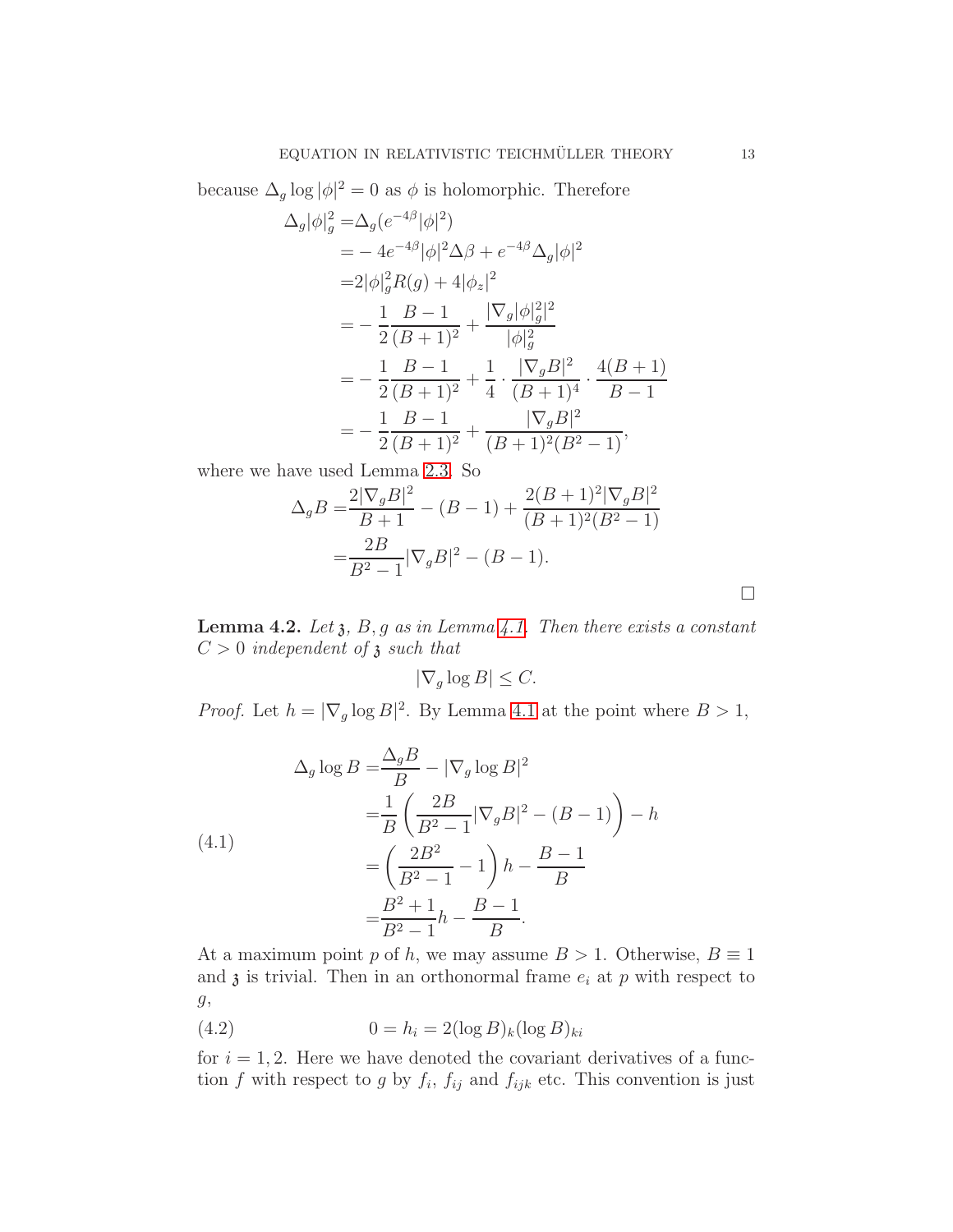for the proof of this lemma in order to simplify notations. Then at the point p,

$$
0 \geq \Delta_g h
$$
  
=  $\sum_i h_{ii}$   
=  $2(\log B)_{ki} (\log B)_{ki} + 2 (\log B)_k (\log B)_{kii}$   
=  $2 \sum_{ki} (\log B)_{ki}^2 + 2 (\log B)_k (\log B)_{iik} + 2R_{ik} (\log B)_i (\log B)_k$   
=  $2 \sum_{ki} ((\log B)_{ki})^2 + 2 (\log B)_k \left( \frac{B^2 + 1}{B^2 - 1} h - \frac{B - 1}{B} \right)_k - \frac{1}{B + 1} h$ 

because  $R(g) = -1/(B+1)$  by Lemma [2.3.](#page-4-0) We may assume that  $h > 0$ at p. One may choose orthonormal frame such that  $e_1 = \nabla_g B / |\nabla_g B|$ and  $e_2 \perp e_1$ . So  $B_2 = 0$ . Then

 $0 = h_1 = 2(\log B)_1(\log B)_{11}$  and  $0 = h_2 = 2(\log B)_1(\log B)_{21}$ .

Hence  $(\log B)_{11} = (\log B)_{12} = 0$  and so

$$
\sum_{ki} ((\log B)_{ki})^2 = (\Delta_g \log B)^2.
$$

On the other hand, since  $h_k = 0$ ,

$$
(\log B)_k \left(\frac{B^2 + 1}{B^2 - 1}h - \frac{B - 1}{B}\right)_k = (\log B)_k \left(-\frac{4B}{(B^2 - 1)^2}h - \frac{1}{B^2}\right)B_k
$$

$$
= h \left(-\frac{4B^2}{(B^2 - 1)^2}h - \frac{1}{B}\right)
$$

Hence we have at  $p$ 

$$
0 \ge 2\left(\frac{B^2+1}{B^2-1}h - \frac{B-1}{B}\right)^2 + 2h\left(-\frac{4B^2}{(B^2-1)^2}h - \frac{1}{B}\right) - \frac{1}{B+1}h.
$$

Multiplying both sides by  $B^2(B^2-1)^2$ , we have

$$
0 \ge 2 [B(B^2 + 1)h - (B - 1)^2(B + 1)]^2 + 2h [-4B^4h - B(B^2 - 1)^2]
$$
  
\n
$$
- B^2(B - 1)^2(B + 1)h
$$
  
\n
$$
\ge 2h^2 (B^6 - 2B^4 + B^2)
$$
  
\n
$$
- h(B - 1)^2(B + 1) [4B(B^2 + 1) + 2B(B + 1) + B^2]
$$
  
\n
$$
= hB(B - 1)^2(B + 1) [2hB(B + 1) - (4(B^2 + 1) + 2(B + 1) + B)]
$$

Hence  $h \leq C_1$  for some absolute constant  $C_1$  independent of  $\mathfrak{z}$  because  $B \geq 1$ .  $B \geq 1.$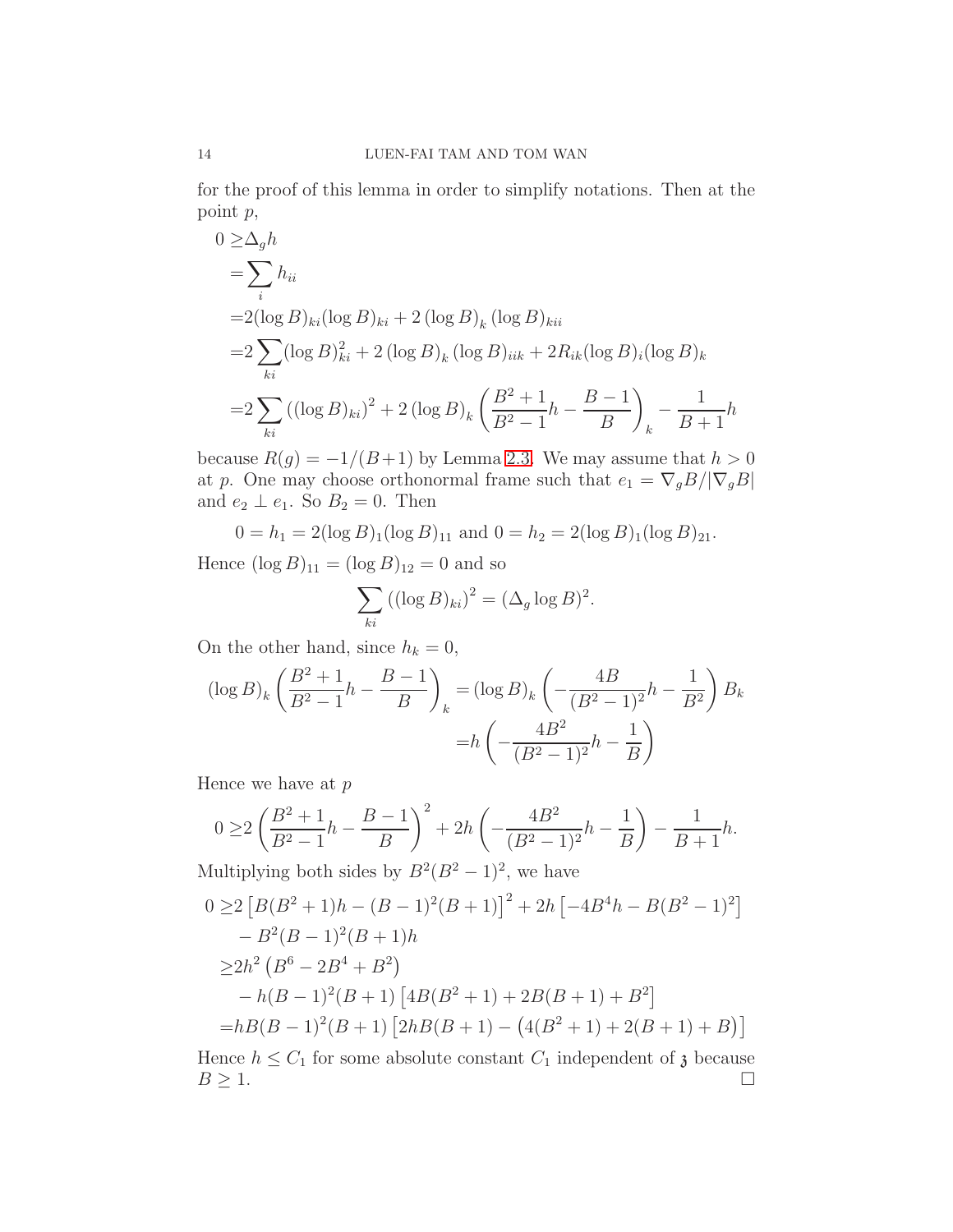<span id="page-14-2"></span>**Proposition 4.1.** Let  $\chi \in \mathcal{K}(\rho)$ , B as in Lemma [4.2.](#page-12-0) Then there is a constant  $C > 0$  independent of  $\mathfrak z$  such that  $B \leq \exp\left[ C(1 + ||\mathfrak z||_{\rho}) \right]$ . Moreover, if  $u = u(\mathfrak{z})$  is the corresponding solution to  $(2.2)$ , then  $|\nabla_{\rho} u| \leq C$  and  $|\nabla_{\rho}^2 u| \leq C$  for some constant C depending only on  $\|\mathfrak{z}\|_{\rho}$  and  $\rho$ .

Proof. The first part of the corollary follows from (iii) of Lemma [3.1,](#page-10-0) Lemma [4.2](#page-12-0) and the fact that there is always a point on  $\Sigma$  such that  $\xi = 0$ . This is because  $\xi$  can be regraded as a holomorphic quadratic differential with respect to the conformal structure given by  $g$ . Hence  $B = 1$  at that point.

To prove the second statement, by Proposition [3.1,](#page-6-1) we have

$$
|u| \le 1 + \frac{1}{\sqrt{2}} ||\mathfrak{z}||_{\rho}.
$$

Hence by  $(2.2)$  and the definition of B, we have

$$
|\Delta_{\rho}u| \leq C
$$

for some constant C depending only on an upper bound of  $\|\mathfrak{z}\|_{\rho}$  and  $ρ$ . By [\(2.3\)](#page-2-1), it is then easy to see that  $|∇<sup>2</sup><sub>ρ</sub>u| ≤ C$  for some constant C depending only on the upper bound of  $\|\mathbf{x}\|_{\rho}$  and  $\rho$ . Since  $\nabla_{\rho}u = 0$ somewhere, we conclude that  $|\nabla_{\rho}u| \leq C$  for some constant C depending only on the upper bound of  $\| \mathfrak{z} \|_{\rho}$  and  $\rho$ .

 $\Box$ 

#### 5. Higher order estimates and existence

<span id="page-14-0"></span>Using the second order estimate, it is rather standard to obtain higher order estimates. Namely we have the following:

<span id="page-14-1"></span>**Proposition 5.1.** Let  $\mathfrak{z} \in \mathcal{K}(\rho)$  and let  $u = u(\mathfrak{z})$  be the solution of [\(2.2\)](#page-2-2). Suppose  $||\mathbf{x}|| \leq \kappa$ . Then for any  $k \geq 2$ , there is a constant C depending only on  $\kappa, k, \rho$  such that  $|\nabla_{\rho}^k u| \leq C$ .

Before we prove the proposition, we have the following setup: Let  $\xi = \xi(\mathbf{\hat{i}})$  be the corresponding tensor in [\(2.3\)](#page-2-1). Then any geodesic disk of radius  $r < \text{inj}(\rho)$  is isometric to a geodesic ball of radius r in  $\mathbb{H}^2$ . Hence the metric  $\rho$  is of the form

$$
\rho = e^{2f} (dx^2 + dy^2).
$$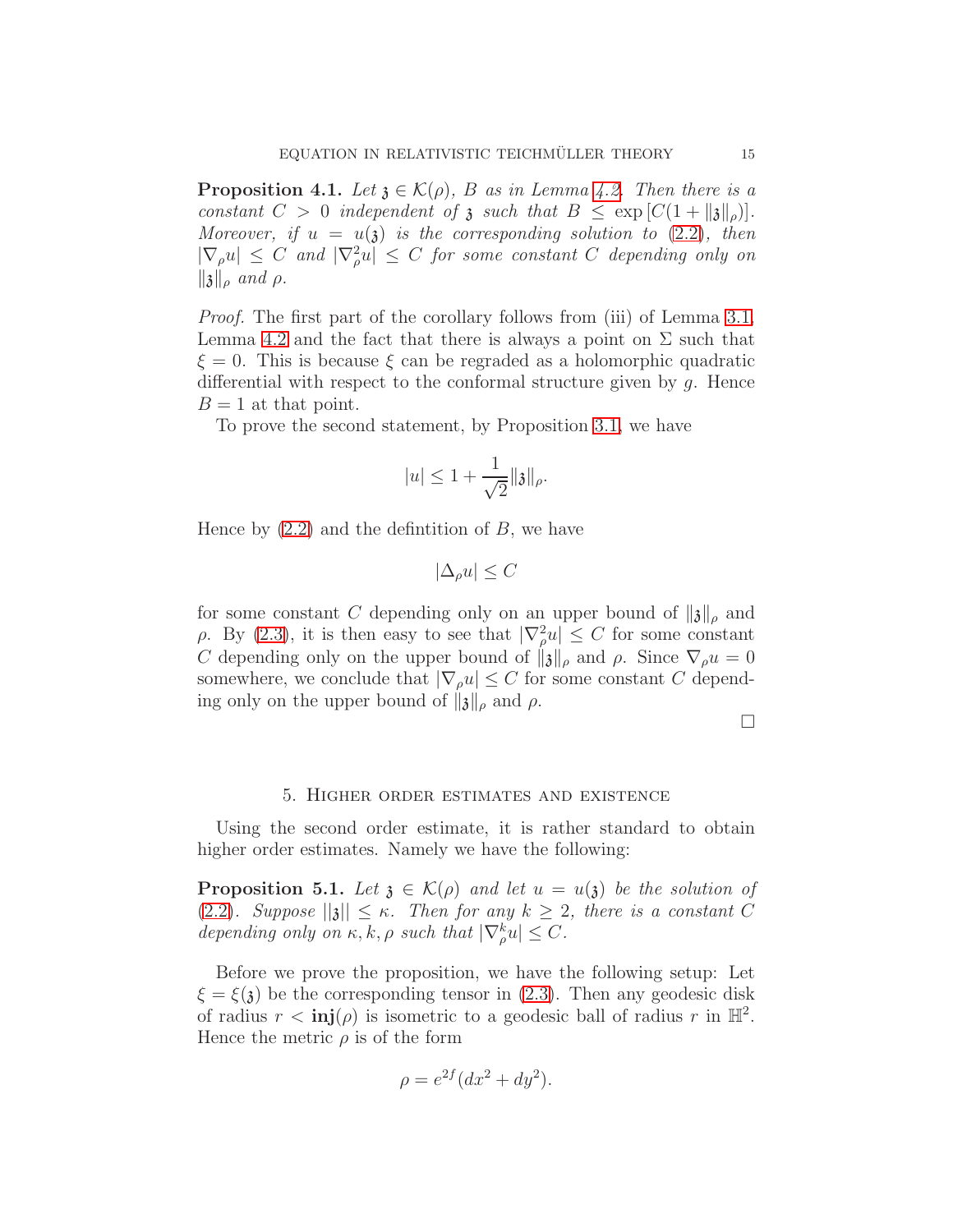for  $x^2 + y^2 < r^2$ . In this geodesic ball,  $\rho_{ab} = e^{2f} \delta_{ab}$  implies

$$
\Gamma_{ab}^c = \frac{1}{2} \rho^{cd} (\rho_{ad,b} + \rho_{db,a} - \rho_{ab,d})
$$
  
= 
$$
\frac{1}{2} e^{-2f} (\rho_{ac,b} + \rho_{cb,a} - \rho_{ab,c})
$$
  
= 
$$
f_b \delta_{ac} + f_a \delta_{bc} - f_c \delta_{ab}
$$

and hence the Hessian of  $u$  is given by

$$
u_{;ab} = u_{,ab} - (f_b \delta_{ac} + f_a \delta_{bc} - f_c \delta_{ab}) u_c
$$
  

$$
= u_{,ab} - (f_b u_a + f_a u_b - \delta_{ab} f_c u_c),
$$

where  $u_{;ab}$  is covariant derivative;  $u_a$  and  $u_{;ab}$  are first and second order partial derivatives etc., and  $u_1 = u_x, u_2 = u_y$  etc. Therefore

(5.1) 
$$
\begin{cases} u_{;11} = u_{,11} - (f_1u_1 - f_2u_2) \\ u_{;22} = u_{,22} - (f_2u_2 - f_1u_1) \\ u_{;12} = u_{,12} - (f_1u_2 + f_2u_1). \end{cases}
$$

Note that in this notation,

$$
2|\xi|^2 = 2|\mathfrak{z}|^2 - 4e^{-2f} \xi_a^b u_{;ab} + e^{-4f} \left( u_{;11}^2 + u_{;22}^2 + 4u_{;12}^2 - 2u_{;11}u_{;22} \right).
$$

Since the trace of  $\xi$  is zero, we further let  $\alpha = \xi_1^1 = -\xi_2^2$  and  $\beta = \xi_1^2$ . Then the equation  $(2.2)$  can be written as

(5.2) 
$$
F := (u_{;11} + u_{;22}) - e^{2f}u + \left[e^{4f} + X^2 + Y^2\right]^{\frac{1}{2}} = 0
$$

where

<span id="page-15-1"></span>
$$
X = -2e^{2f}|\mathfrak{z}|\alpha + (u_{;11} - u_{;22}) \text{ and } Y = -2(e^{2f}\beta + u_{;12}).
$$

Following standard notations in fully nonlinear PDE theory, we let  $p = u_x, q = u_y, r = u_{xx}, s = u_{xy}, t = u_{yy}.$  Then the equation is of the form

$$
F(x, y, u, p, q, r, s, t) = 0
$$

with

$$
\begin{cases}\nF_r = 1 + X \left[ e^{4f} + X^2 + Y^2 \right]^{-\frac{1}{2}}; \\
F_t = 1 - X \left[ e^{4f} + X^2 + Y^2 \right]^{-\frac{1}{2}}; \\
F_s = Y \left[ e^{4f} + X^2 + Y^2 \right]^{-\frac{1}{2}}\n\end{cases}
$$

The following lemma show that it is elliptic.

<span id="page-15-0"></span>**Lemma [5.1.](#page-14-1)** Let  $u, \mathfrak{z}$  as in Proposition 5.1. Then there are positive constants  $C_i$ ,  $i = 1, 2$ , depending only on  $\kappa$ ,  $\rho$  and  $\|\mathfrak{z}\|_{\rho}$  such that at  $u$ ,

$$
0 < C_1 \leq F_r, F_t \leq 2 \text{ and } |F_s| \leq 1,
$$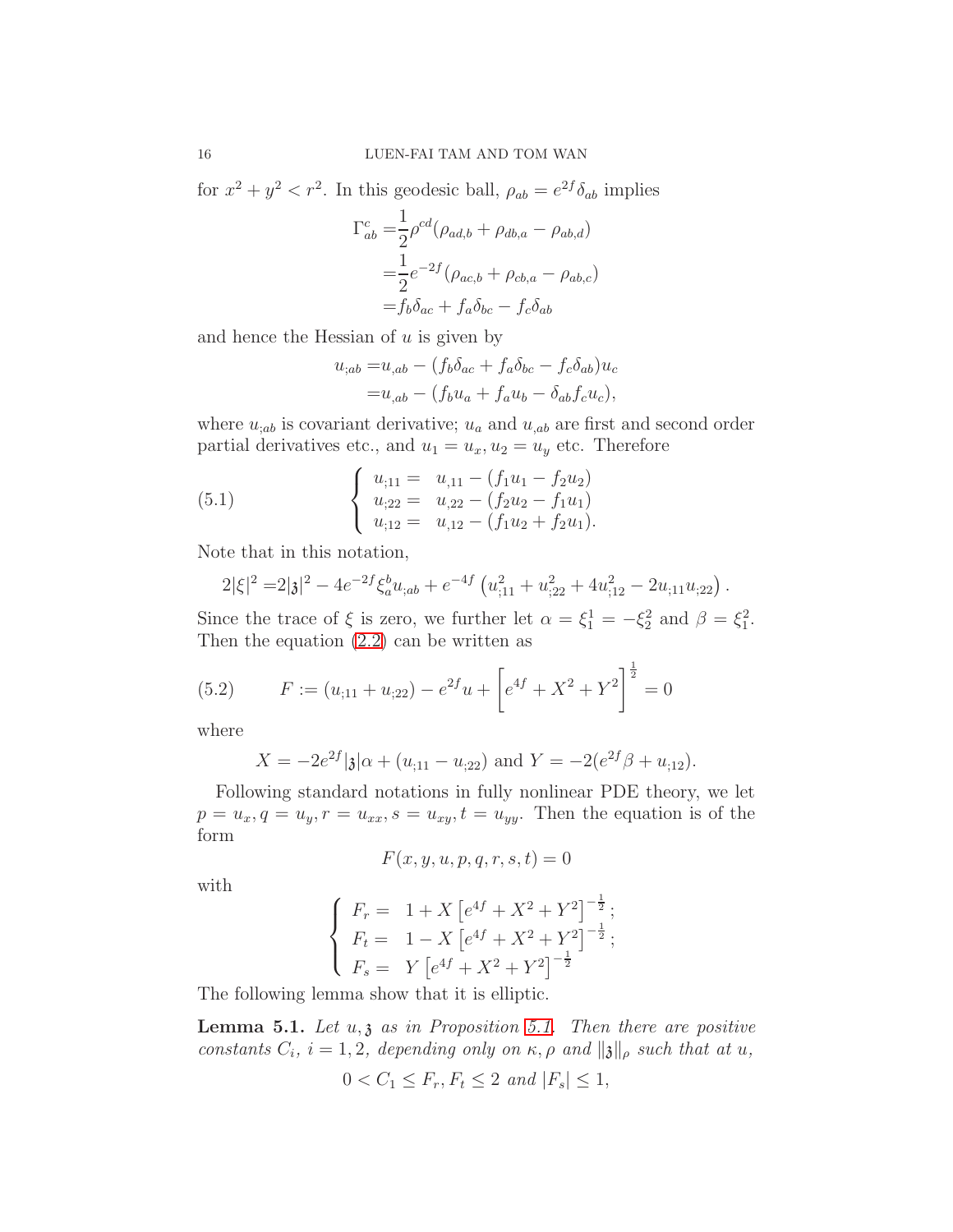and

$$
0 < C_2 \left[ (v^1)^2 + (v^2)^2 \right] \le F_r(v^1)^2 + F_s v^1 v^2 + F_t(v^2)^2 \le 3 \left[ (v^1)^2 + (v^2)^2 \right]
$$
\nfor any  $v^1, v^2 \in \mathbb{R}$ .

*Proof.* In the following  $C_i$  will denote a positive constant depending only on  $\kappa$  and  $\rho$ .

It is easy to see that  $F_r, F_t \leq 2$ , and  $|F_s| \leq 1$  which implies

$$
F_r(v^1)^2 + F_s v^1 v^2 + F_t(v^2)^2 \le 3 [(v^1)^2 + (v^2)^2].
$$

Since  $|\nabla_{\rho}^2 u| \leq C$  for some constant C depending only on  $\kappa, \rho$  by Propo-sition [4.1,](#page-14-2) and there is a point where  $\nabla_{\rho}u = 0$ , we have  $|\nabla_{\rho}u| \leq C_3$ . Hence  $|X| \leq C_4$  and so  $F_r, F_s \geq C_1 > 0$ . On the other hand, at u,

$$
F_r F_t - \frac{1}{4} F_s^2 \ge 1 - (X^2 + Y^2) \left[ e^{4f} + X^2 + Y^2 \right]^{-1} \ge C_4 > 0.
$$

Hence

$$
F_r(v^1)^2 + F_s v^1 v^2 + F_t(v^2)^2
$$
  
=  $F_r \left( (v^1)^2 + \frac{F_s}{F_r} v^1 v^2 + \frac{F_s^2}{4F_r^2} (v^2)^2 \right) + \frac{F_r F_t - \frac{1}{4} F_s^2}{F_r} (v^2)^2$   
 $\geq \frac{C_4}{2} (v^2)^2.$ 

Similarly, one can prove that

$$
F_r(v^1)^2 + 2F_s v^1 v^2 + F_t(v^2)^2 \ge \frac{C_4}{2} (v^1)^2.
$$

This completes the proof of the lemma.

With the ellipticity, we have

**Lemma 5.2.** There is  $\delta > 0$  depending on the quantities mentioned in the Lemma [5.1](#page-15-0) such that if  $u \in C^3$ , then the  $C^{2,\delta}$  is bounded by a constant depending on the quantities mentioned in the Lemma [5.1.](#page-15-0)

*Proof.* Let  $v = u_x$ . Differentiating [\(5.2\)](#page-15-1) with respect to x, say, and let  $v = u_x$ , we see that v satisfies

$$
0 = F_r v_{xx} + F_s v_{xy} + F_t v_{yy} + F_p u_{xx} + F_q u_{yx} + F_u u_x + F_x.
$$

Since  $|\nabla^2_\rho u|$  is uniformly bounded, one can apply [\[2,](#page-25-4) Theorem 12.4] to get the result. The estimate for  $u_y$  is similar.

With the  $C^{2,\delta}$  bound, we can develop the higher order bounds and the Proposition [5.1](#page-14-1) follows immediately from the following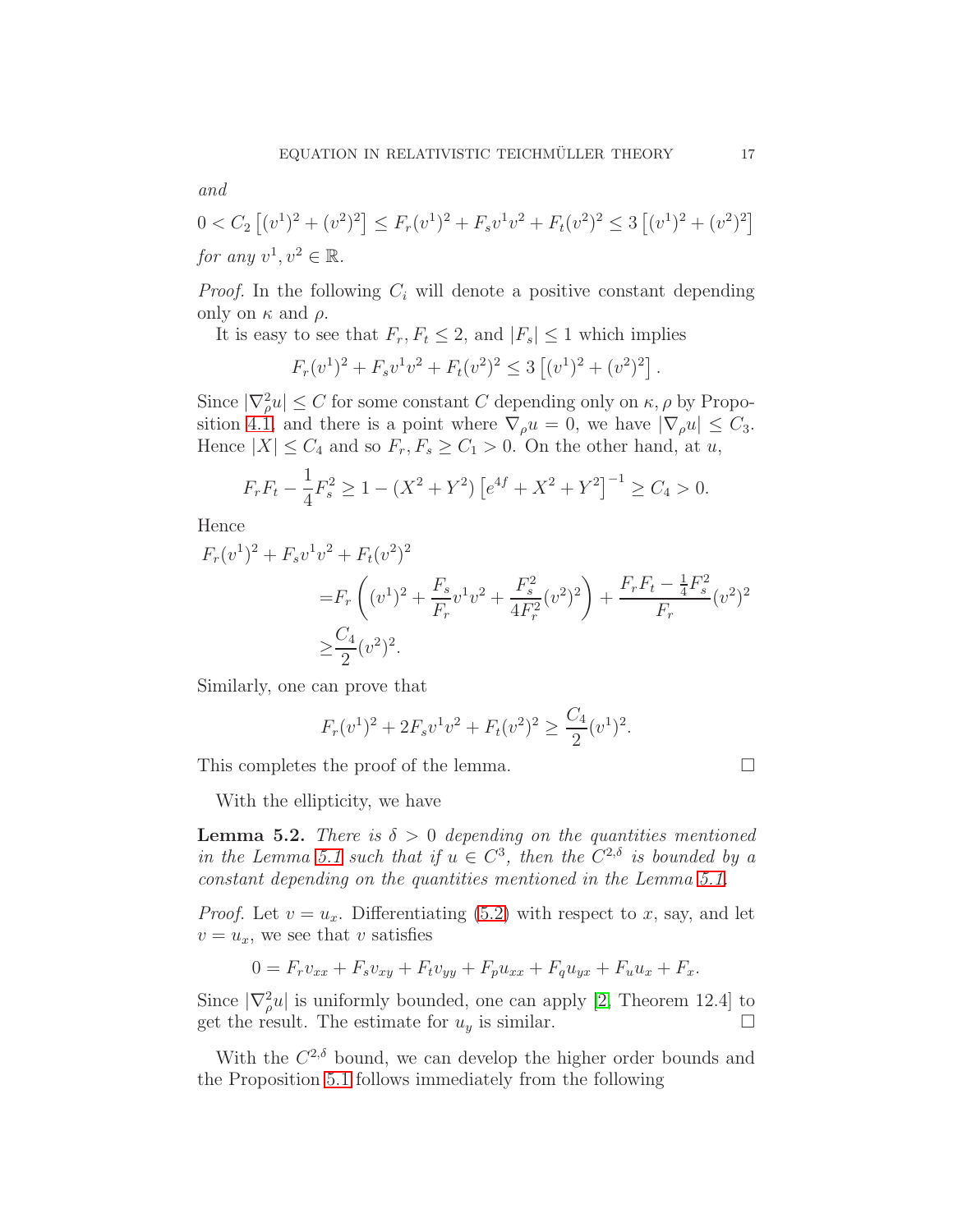**Lemma 5.3.** Suppose  $u \in C^{k,\delta}$  for  $k \geq 2$  and u is at least  $C^3$ . Then  $u \in C^{k+1,\delta}$  so that its  $C^{k+1,\delta}$  norm is bounded by a constant depending only on  $C^{k,\delta}$  norm of u,  $\rho$  and the upper bound of  $\|\mathfrak{z}\|_{\rho}$ .

*Proof.* Differentiating [\(5.2\)](#page-15-1) with respect to x, say, and let  $v = u_x$  as before, we see that  $v$  satisfies

$$
0 = F_r v_{xx} + F_s v_{xy} + F_t v_{yy} + F_p u_{xx} + F_q u_{yx} + F_u u_x + F_x.
$$

Suppose  $u \in C^{k,\delta}, k \geq 2$ , then  $F_r, F_s, F_t$  are in  $C^{k-2,\delta}$  with norms bounded by constants depending only on the quantities mentioned in the lemma. Similar for

$$
F_p u_{xx} + F_q u_{yx} + F_u u_x + F_x.
$$

By Lemma [5.1](#page-15-0) and [\[2,](#page-25-4) Cor 6.3,Th. 6.19, ex. 6.1], using the fact that  $|u| \leq C_1$  we conclude that  $v_x \in C^{k,\delta}$  with norm bounded by a constant depending only on the quantities mentioned in the lemma. From this the result follows.

With Proposition [5.1,](#page-14-1) we can now reprove the following result of [\[3\]](#page-25-0) without using Hamilton-Jacobi theory and hence avoid the use of Teichmüller theorem.

<span id="page-17-1"></span>**Theorem 5.1.** For any  $\chi \in \mathcal{K}(\rho)$  and  $\tau \in (-\infty, 0)$ , there is a unique smooth solution u of

$$
\Delta_{\rho}u - u + \left(1 + 2\tau^2 |\xi|^2\right)^{\frac{1}{2}} = 0.
$$

where

$$
2|\tau|\xi_{ab}=2|\tau|\mathfrak{z}_{ab}-(2u_{;ab}-\rho_{ab}\Delta_\rho u),
$$

and the norm is with respect to  $\rho$ .

Proof. Uniqueness follows from Corollary [3.1.](#page-9-0) To prove existence, in section 8 of [\[3\]](#page-25-0), it was first proved, without using the Hamilton-Jacobi theory that there is  $\tau_0 < 0$  such that there is a solution of  $\tau \in (\tau_0, 0)$ . In order to extend the solution for all  $\tau < 0$ , it is clear that one can now use the estimates obtained in sections [3,](#page-6-0) [4](#page-11-0) and Proposition [5.1](#page-14-1) instead of the Hamilton-Jabobi theory.

# 6. APPLICATIONS TO TEICHMÜLLER THEORY

<span id="page-17-0"></span>Consider the Teichmüller space  $\mathcal{T} = \mathcal{T}(\Sigma)$  of  $\Sigma$ . Let  $\mathcal{M}_{-1}$  be the space of metrics with constant scalar curvature  $-1$  on  $\Sigma$  and let s be the section

$$
s:\mathcal{T}\to\mathcal{M}_{-1}
$$

constructed as follows: For any  $[h] \in \mathcal{T}$ , let the representative h of the class  $[h]$  be the unique metric in the class with constant scalar curvature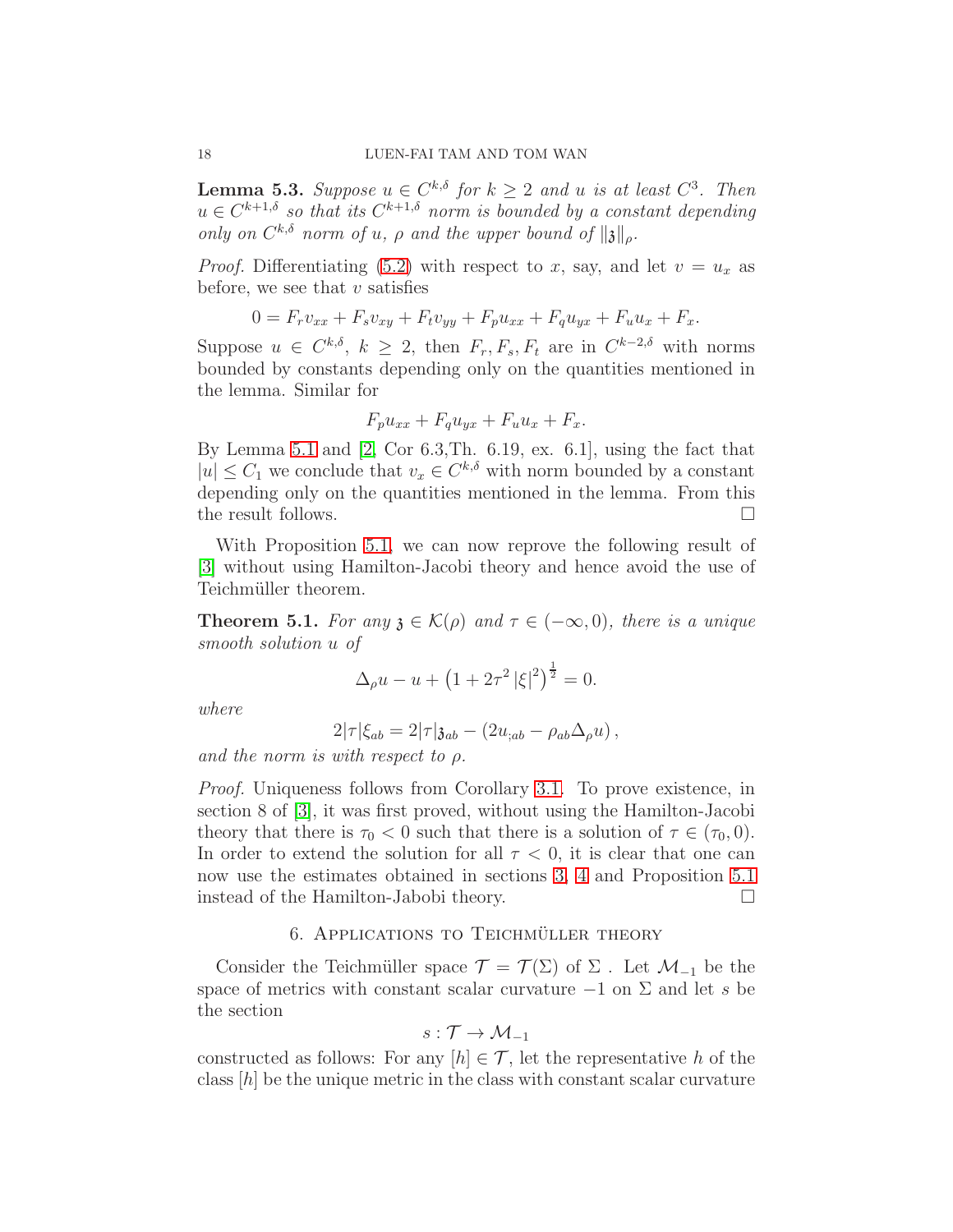−1. Let  $u : (\Sigma, h) \to (\Sigma, \rho)$  be the harmonic diffeomorphism isotopic to the identity and set  $\gamma = u_*(h)$ . Then **Id** :  $(\Sigma, \gamma) \to (\Sigma, \rho)$  is harmonic. Note that  $\gamma$  depends only on [h]. Then the section  $s : \mathcal{T} \to \mathcal{M}_{-1}$  is defined by  $s([h]) = \gamma$ . We identify  $\mathcal T$  with  $s(\mathcal T)$ . (See [\[4\]](#page-25-5) for detail and note that the section s depends on  $\rho$  and  $[\rho]$  can be considered as a base point in  $\mathcal{T}$ .)

We are going to define a map

(6.1) 
$$
\Psi : \mathcal{K}(\rho) \to \mathcal{T}
$$

using this identification. The map  $\Psi$  is defined as follows: assigning  $\mathfrak{z} \in \mathcal{K}(\rho)$  to the unique metric  $\gamma = s([q])$  with constant scalar curvature −1 in the conformal class of the metric g given by Lemma [2.1.](#page-3-0) That is  $\Psi(\mathfrak{z}) = \gamma = e^{2\lambda}g$  where  $\lambda$  is a function such that  $R(\gamma) = -1$ . Note that  $\lambda$  can be found by solving uniquely a semi-linear equation on  $\Sigma$ , see Lemma [2.3.](#page-4-0) This gives a well-defined map  $\Psi$  from  $\mathcal{K}(\rho) \to \mathcal{T}$  and one has

<span id="page-18-1"></span>**Theorem 6.1** (Moncrief). The map  $\Psi : \mathcal{K}(\rho) \to \mathcal{T}$  is a diffeomorphism.

Note that the proof of bijectivity of  $\Psi$  given in [\[3\]](#page-25-0) used Hamilton-Jacobi theory which need the Teichmüller theorem (see Corollary [6.1](#page-18-0)) below) that  $\mathcal T$  is homeomorphic to  $\mathbb{R}^{6g(\Sigma)-6}$ . Using results in previous sections, we will give another proof of the theorem without using the Teichmüller theorem. Hence as a corollary, we have:

<span id="page-18-0"></span>Corollary 6.1 (Teichmüller Theorem). The Teichmüller space  $\mathcal T$  of a compact surface  $\Sigma$  with genus  $g(\Sigma) > 1$  is diffeomorphic to  $\mathbb{R}^{6g(\Sigma)-6}$ .

*Proof.* Note that the space  $\mathcal{K}(\rho)$  of TT-tensors with respect to  $\rho$  can be identified as the space of holomorphic quadratic differentials on  $\Sigma$  with complex structure given by the conformal class of  $\rho$ . Then Riemann-Rock Theorem and Theorem [6.1](#page-18-1) give the required result.

6.1.  $\Psi$  is injective. We first prove that the map  $\Psi$  is one-to-one using standard maximum principle.

<span id="page-18-2"></span>**Lemma 6.1.** The map  $\Psi$  is injective.

*Proof.* Let  $\mathfrak{z}_1, \mathfrak{z}_2 \in K(\rho)$  and let  $u_1, u_2$  be the corresponding solutions to [\(2.2\)](#page-2-2). Then let  $\xi_1, \xi_2$  be given by [\(2.3\)](#page-2-1), and  $g_1, g_2$  be given by [\(2.5\)](#page-2-3). Let  $\gamma_i = \Psi(\mathfrak{z}_i)$  be the metrics with constant scalar curvature -1 so that  $\gamma_i = e^{2\lambda_i} g_i$ . Suppose  $\gamma_1 = \gamma_2 = \gamma$ . We want to prove that  $\mathfrak{z}_1 = \mathfrak{z}_2$ . By Lemma [2.3,](#page-4-0) for  $i = 1, 2$ ,

$$
\Delta_{g_i}\lambda_i = -\frac{1}{2}\frac{\mu_\rho}{\mu_{g_i}} + \frac{1}{2}e^{2\lambda_i}.
$$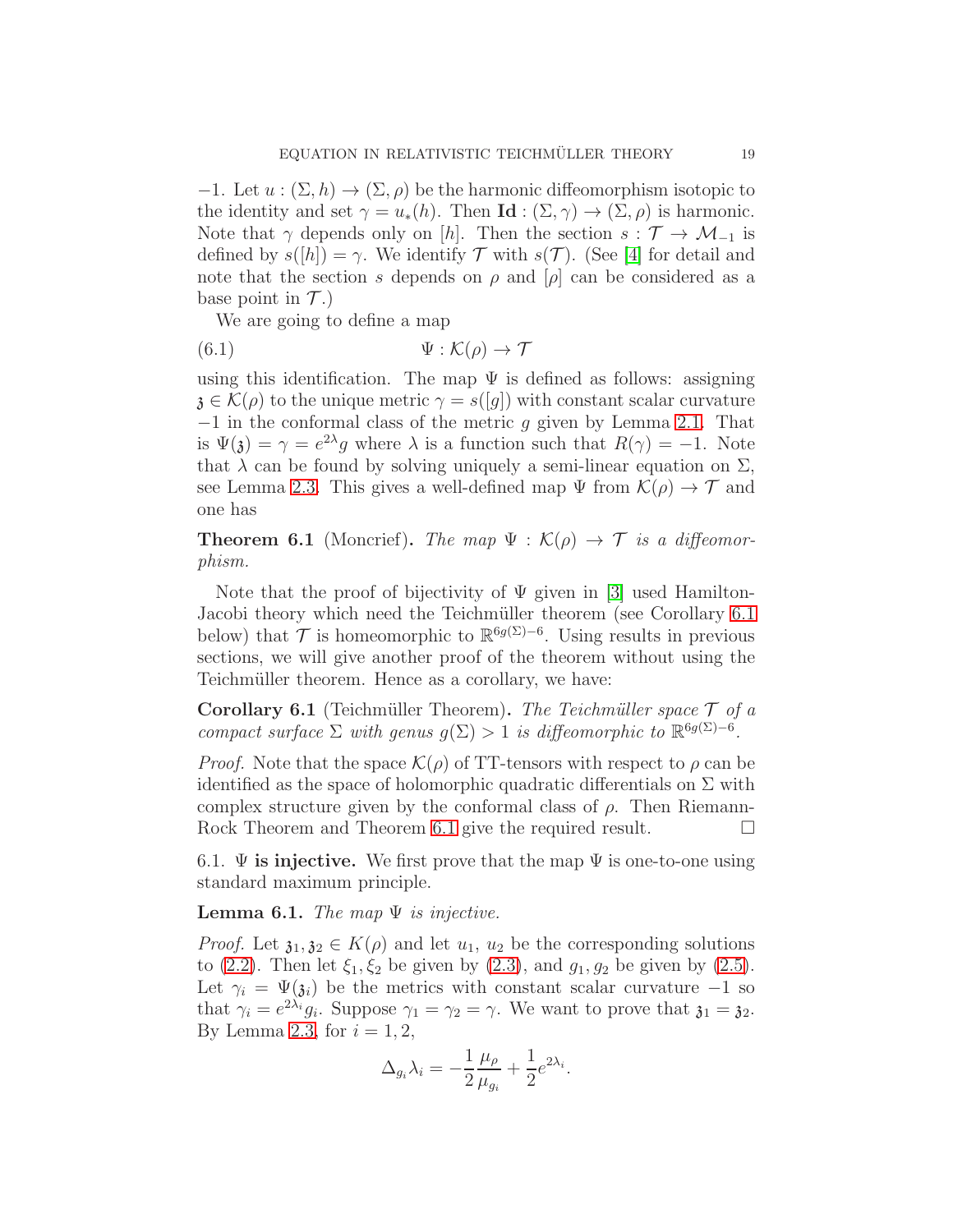Dividing the equation by  $e^{2\lambda_i}$ , we have

$$
\Delta_{\gamma_i}\lambda_i = -\frac{1}{2}\frac{\mu_\rho}{\mu_{\gamma_i}} + \frac{1}{2}.
$$

Since  $\gamma_1 = \gamma_2 = \gamma$ , we have

$$
\Delta_{\gamma}\lambda_i = -\frac{1}{2}\frac{\mu_{\rho}}{\mu_{\gamma}} + \frac{1}{2}
$$

and hence

$$
0 = \Delta_{\gamma}(\lambda_1 - \lambda_2).
$$

Then standard maximum principle implies that  $\lambda_1 = \lambda_2 + C$  for some constant C and hence  $g_1 = \sigma^2 g_2$  for some constant  $\sigma > 0$ . By Lemma [2.1,](#page-3-0)

$$
\rho_{ab} = \frac{B_i}{1 + B_i} (g_i)_{ab} - 2 \frac{1}{1 + B_i} (\xi_i)^c_a (g_i)_{cb}.
$$

 $i = 1, 2$ , where

$$
B_i = \left(1 + 2|\xi_i|^2\right)^{\frac{1}{2}}.
$$

Using  $g_1 = \sigma^2 g_2$ , we have

$$
\left(\frac{B_1}{1+B_1}\sigma^2 - \frac{B_2}{1+B_2}\right)(g_2)_{ab} = \left(\frac{2}{1+B_1}\sigma^2(\xi_1)_a^c - \frac{2}{1+B_2}(\xi_2)_a^c\right)(g_2)_{cb}.
$$

Taking trace with respect to  $g_2$  to both sides implies

$$
2\left(\frac{B_1}{1+B_1}\sigma^2 - \frac{B_2}{1+B_2}\right) = 2\left(\sigma^2 \frac{1}{1+B_1}(\xi_1)_a^a - \frac{1}{1+B_2}(\xi_2)_a^a\right) = 0.
$$

Hence by Lemma [2.1](#page-3-0) again, we have

$$
\sigma^2 B_1 \frac{\mu_\rho}{\mu_{g_1}} = B_2 \frac{\mu_\rho}{\mu_{g_2}}
$$

and so  $B_1 = B_2$  because  $\sigma^2 \mu_{g_1}^{-1} = \mu_{g_2}^{-1}$ . Putting it back to the previous equation, this implies that  $\sigma = 1$  and hence  $g_1 = g_2$  and  $\xi_1 = \xi_2$  by Lemma [2.1.](#page-3-0) Finally, applying maximum principle to  $(2.2)$ , we have  $u_1 = u_2$ . Therefore,  $\mathfrak{z}_1 = \mathfrak{z}_2$  by [\(2.3\)](#page-2-1). This completes the proof of the injectivity of  $\Psi$ .

6.2.  $\Psi$  is surjective. Next, we show the surjectivity.

<span id="page-19-0"></span>**Lemma 6.2.** The map  $\Psi$  is surjective.

*Proof.* By the identification of  $\mathcal T$  as  $s(\mathcal T)$ , we need to show that for any  $\gamma \in \mathcal{M}_{-1}$  so that  $\text{Id}: (\Sigma, \gamma) \to (\Sigma, \rho)$  is harmonic, we can find a TT-tensor  $\mathfrak{z} \in \mathcal{K}(\rho)$  such that  $\Psi(\mathfrak{z}) = \gamma$ .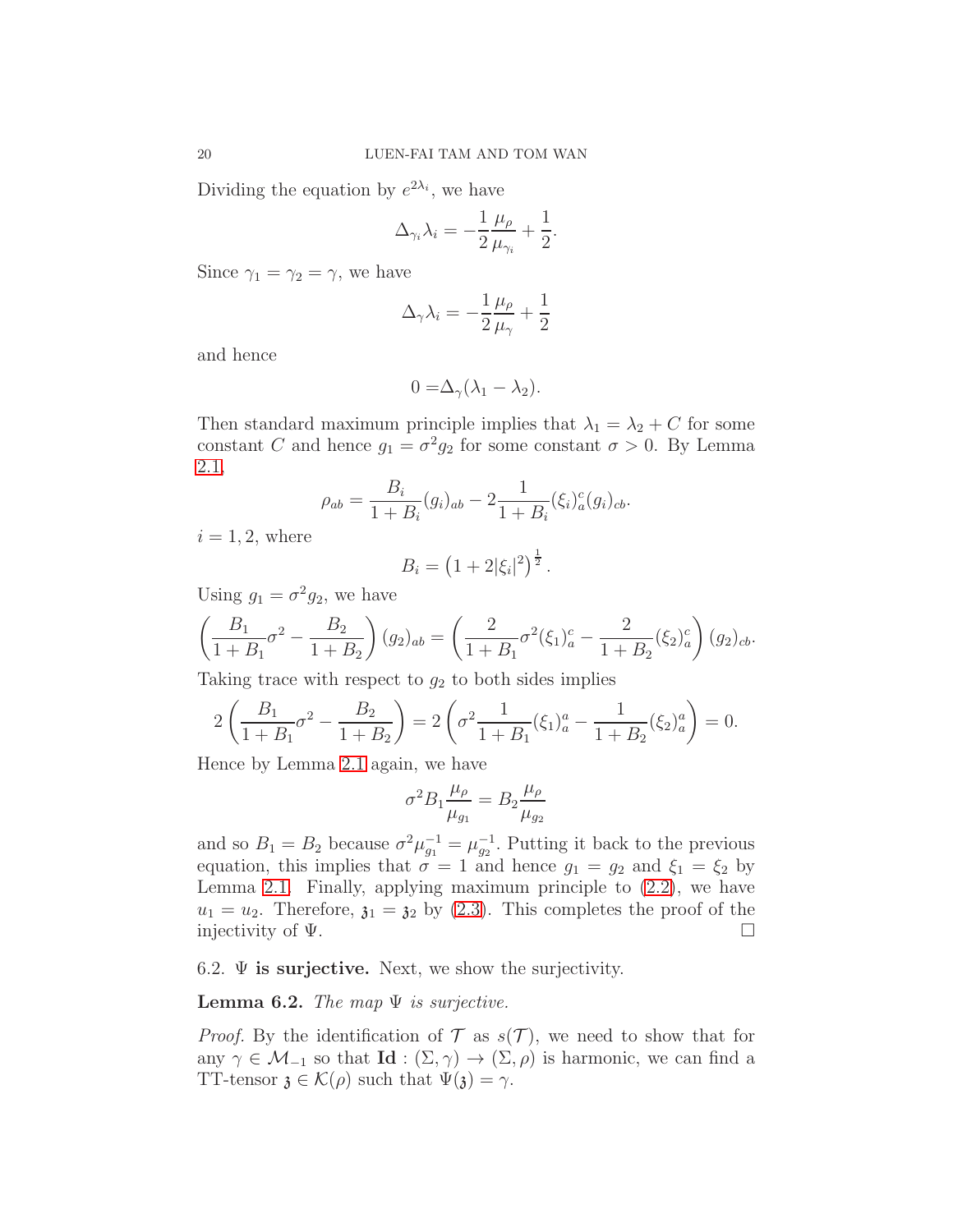As in the proof of Lemma [2.3,](#page-4-0) one sees that in a holomorphic coordinates such that  $\gamma_{ab} = e^{2\beta} |dz|^2$ ,

$$
\rho = \phi dz^2 + \overline{\phi}d\overline{z}^2 + e(\gamma, \rho)\gamma
$$

where

$$
\phi = u + \sqrt{-1}v = \frac{1}{4}(\rho_{11} - \rho_{22}) - \frac{1}{2}\sqrt{-1}\rho_{12}
$$

is holomorphic, and  $e(\gamma, \rho)$  is the energy density with respect to the metrics  $\gamma$  and  $\rho$ . Let

$$
\hat{k} = -\frac{1}{2} \left[ \phi dz^2 + \overline{\phi} d\overline{z}^2 \right].
$$

Then the holomorphicity of  $\phi$  implies that  $\hat{k}$  is a TT-tensor with respect to  $\gamma$ . And the metric  $\rho$  can be expressed as

$$
\rho = -2\hat{k} + e(\gamma, \rho)\gamma.
$$

Let  $\lambda$  be a function defined by

$$
e^{-2\lambda} = e(\gamma, \rho) + \frac{\mu_{\rho}}{\mu_{\gamma}}.
$$

Since

$$
e(\gamma, \rho)^2 - 2|\hat{k}|_{\gamma}^2 = e^{-4\beta} \left[ \frac{1}{4} (\rho_{11} + \rho_{22})^2 - 2(2u^2 + 2v^2) \right]
$$
  
=  $e^{-4\beta} \left[ \frac{1}{4} (\rho_{11} + \rho_{22})^2 - 4 \left( \frac{1}{4} \rho_{11} - \frac{1}{4} \rho_{22} \right)^2 - \rho_{12}^2 \right]$   
=  $e^{-4\beta} (\rho_{11}\rho_{22} - \rho_{12}^2)$   
=  $\frac{\mu_{\rho}^2}{\mu_{\gamma}^2} > 0$ ,

 $\lambda$  satisfies

(6.2) 
$$
e^{-4\lambda} - 2e^{-2\lambda}e(\gamma,\rho) + 2|\hat{k}|_{\gamma}^{2} = 0.
$$

Let  $g = e^{-2\lambda}\gamma$ , and let  $k = \hat{k} + \frac{1}{2}$  $\frac{1}{2}g$ . Then

$$
|k|_g^2 = |\hat{k}|_g^2 + \frac{1}{2} = e^{4\lambda} |\hat{k}|_{\gamma}^2 + \frac{1}{2} = e^{2\lambda} e(\gamma, \rho).
$$

Putting it in the expression of  $\rho$  in terms of  $\hat{k}$  and  $\gamma$ , we have

(6.3) 
$$
\rho = -2\hat{k} + |k|_g^2 g.
$$

Now, one can define  $\xi_a^b$  by

<span id="page-20-0"></span>
$$
\hat{k}_{ab} = \frac{\mu_{\rho}}{\mu_{g}} \xi_{a}^{c} g_{cb}
$$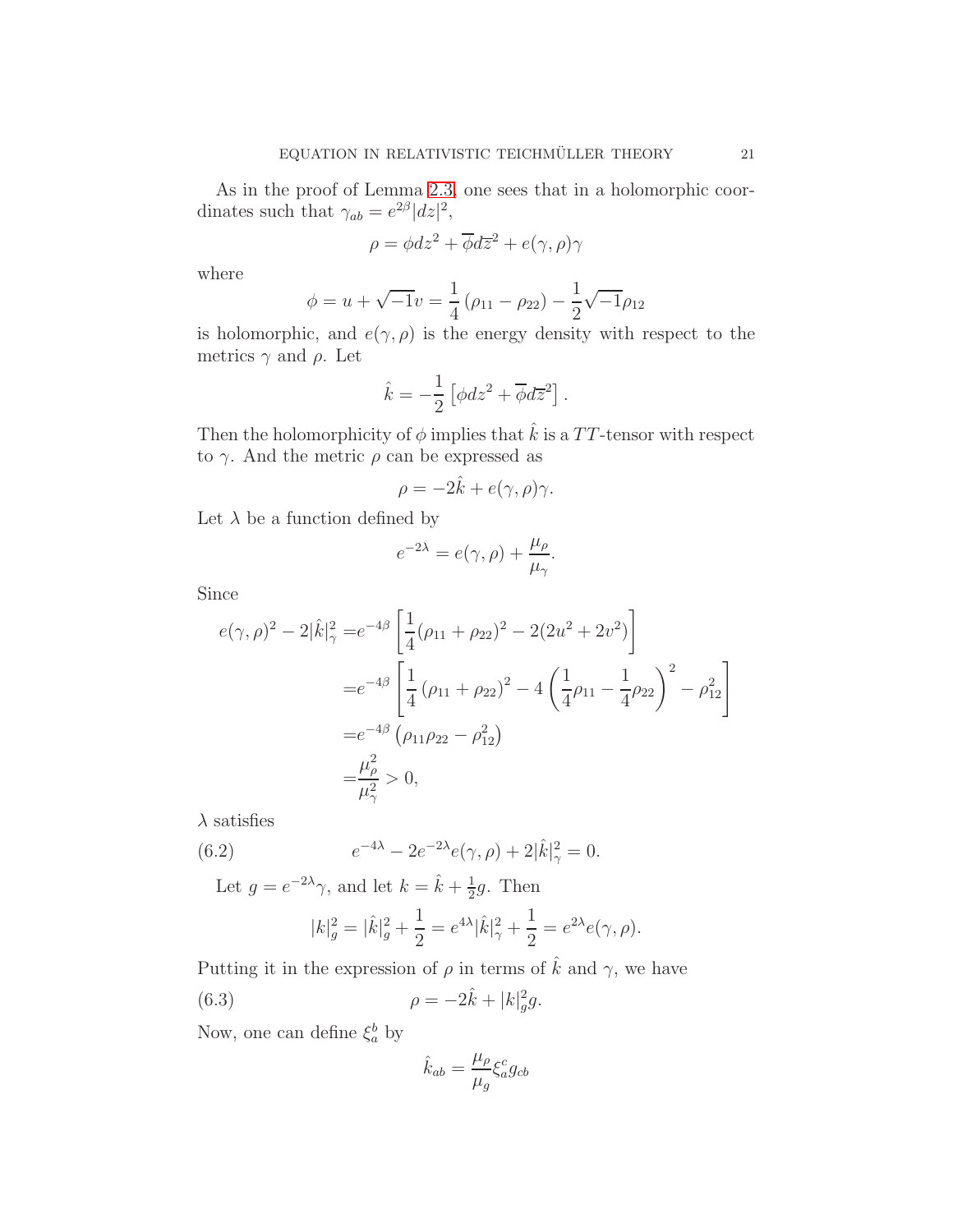or more explicitly,

$$
\xi_a^c = \frac{\mu_g}{\mu_\rho} g^{bc} \hat{k}_{ab}.
$$

As before, we define  $\xi_{ab} = \rho_{ac} \xi_b^c$  using metric  $\rho$ . Then it is clear from the definition that  $\xi$  is trace free with respect to<br>  $\rho$  and can be expressed in terms of  $\hat{k}$  and g as follows:

$$
\xi_{ab} = \rho_{ac}\xi_b^c
$$
  
=  $\frac{\mu_g}{\mu_\rho} g^{cd}\hat{k}_{bd} \left( |k|_g^2 g_{ac} - 2\hat{k}_{ac} \right)$   
=  $\frac{\mu_g}{\mu_\rho} \left( |k|_g^2 \hat{k}_{ab} - 2g^{cd}\hat{k}_{bd}\hat{k}_{ac} \right).$ 

Hence  $\xi_{ab}$  is symmetric in a, b. Let

$$
B = \left(1 + 2|\xi|^2\right)^{\frac{1}{2}},
$$

where

$$
|\xi|^2 = \xi_a^b \xi_b^a = \frac{\mu_g^2}{\mu_\rho^2} g^{bc} \hat{k}_{ca} g^{ad} \hat{k}_{bd} = \frac{\mu_g^2}{\mu_\rho^2} |\hat{k}|_g^2.
$$

On the other hand, by [\(6.3\)](#page-20-0) we have

$$
\frac{\mu_\rho^2}{\mu_g^2} = \left(\frac{1}{2}-|\hat{k}|_g^2\right)^2.
$$

So

$$
\frac{\mu_{\rho}}{\mu_{g}}B = \left(\frac{\mu_{\rho}^{2}}{\mu_{g}^{2}} + 2|\hat{k}|_{g}^{2}\right)^{\frac{1}{2}}
$$

$$
= \left[\left(\frac{1}{2} - |\hat{k}|_{g}^{2}\right)^{2} + 2|\hat{k}|_{g}^{2}\right]^{\frac{1}{2}}
$$

$$
= \frac{1}{2} + |\hat{k}|_{g}^{2}
$$

$$
= |k|_{g}^{2}.
$$

Hence

$$
\frac{\mu_{\rho}^2}{\mu_g^2} + 2|\hat{k}|_g^2 = |k|_g^4.
$$

That is

$$
(1 - \frac{1}{B^2})|k|_g^4 - 2|k|_g^2 + 1 = 0.
$$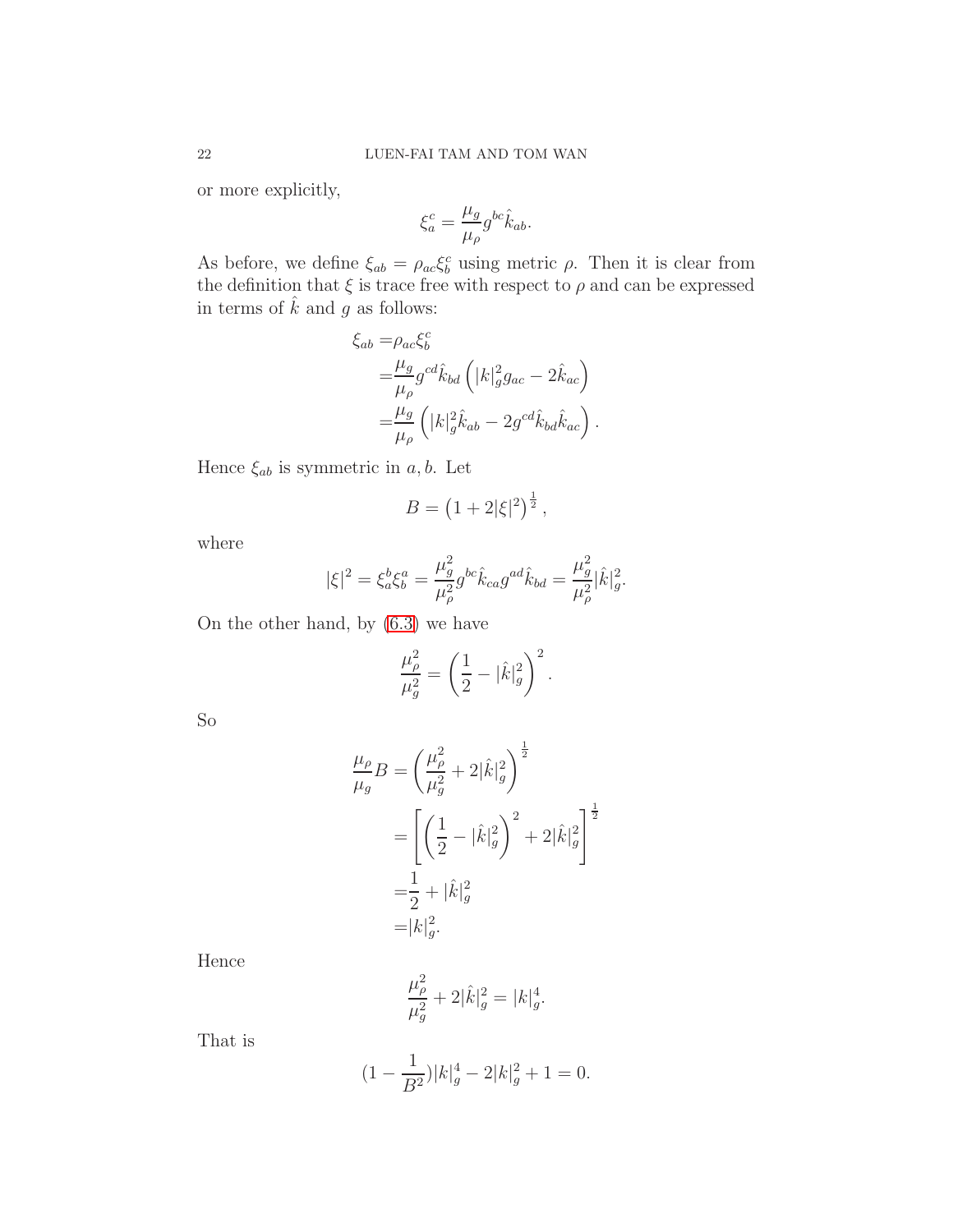Hence  $|k|^2_g = \frac{B}{B+1}$  or  $\frac{B}{B-1}$ . Note that  $\hat{k}$  must be zero somewhere, and hence  $\xi = 0$  and  $B = 1$  somewhere. Hence we must have  $|k|_g^2 = \frac{B}{B+1}$ . This implies

(6.4) 
$$
\begin{cases} (1+B)g^{al} = -2\rho^{ab}\xi_b^l + B\rho^{al};\\ \mu_g = (1+B)\mu_\rho. \end{cases}
$$

Next, let  $u$  be the solution of

$$
\Delta_{\rho}u - u + (1 + 2|\xi|^2)^{\frac{1}{2}} = 0,
$$

which existence and uniqueness are ensured by standard theory of elliptic PDE, and define  $\mathfrak{z}_{ab}$  by

$$
2\xi_{ab} = 2\mathfrak{z}_{ab} - (2u_{;ab} - \rho_{ab}\Delta_{\rho}u).
$$

We claim that  $\mathfrak{z}_{ab} \in \mathcal{K}(\rho)$ . Then one can see that  $\Psi(\mathfrak{z}) = \gamma$  and  $\Psi$  is surjective.

To prove the claim, it is easy to see that  $\mathfrak{z}_{ab}$  is symmetric. Taking trace with respect to  $\rho$  in the defining formula for  $\mathfrak{z}_{ab}$ , we have

$$
2\rho^{ab}\mathfrak{z}_{ab} = 2\rho^{ab}\xi_{ab} = 2\xi^a_a = 0.
$$

So  $\alpha$  is traceless. From the proof of Lemma [2.2,](#page-3-1) using the assumption that  $\mathbf{Id} : (\Sigma, \gamma) \to (\Sigma, \rho)$  is harmonic, we have

$$
0=-2\rho^{ac}\mathfrak{z}_{c;b}^b
$$

in a normal coordinate neighborhood of  $\rho$ . This proves the claim and completed the proof of the lemma.  $\square$ 

6.3.  $\Psi$  is continuous. Next we show the continuity of  $\Psi$  which is a consequence of the  $C^{k,\delta}$  estimates of all  $k \geq 0$ .

<span id="page-22-0"></span>**Lemma 6.3.** The map  $\Psi$  is continuous.

*Proof.* Let  $\mathfrak{z}_n \in \mathcal{K}(\rho)$  be a sequence such that  $\mathfrak{z}_n \to \mathfrak{z} \in \mathcal{K}(\rho)$ . Let  $u_n, u, g_n, g, B_n, B$  be the corresponding quantities as in [\(2.2\)](#page-2-2) and [\(2.5\)](#page-2-3), and  $\gamma_n = e^{2\lambda_n} g_n$  with  $R(\gamma_n) = -1$ . In particular, convergence of  $\mathfrak{z}_n$ implies that there is a  $\kappa > 0$  such that  $|\mathfrak{z}_n| \leq \kappa$  for all n. By Proposition [4.1,](#page-14-2)  $|\nabla_{\rho}^2 u_n| \leq C_1$  for some  $C_1 > 0$  independent of *n*. Hence  $u_n$  will subconverge to u in  $C^{\infty}$  norm by the Proposition [3.1](#page-6-1) and Proposition [5.1.](#page-14-1) This implies that  $u_n \to u$  in  $C^{\infty}$  norm. Hence  $g_n \to g$  in  $C^{\infty}$ norm. Then by Lemma [2.3,](#page-4-0) we have  $\Psi(\mathfrak{z}_n) = \gamma_n$  converges in  $C^{\infty}$ norm to  $\gamma = e^{2\lambda}g$  with  $R(\gamma) = -1$ . This completes the proof of the lemma. □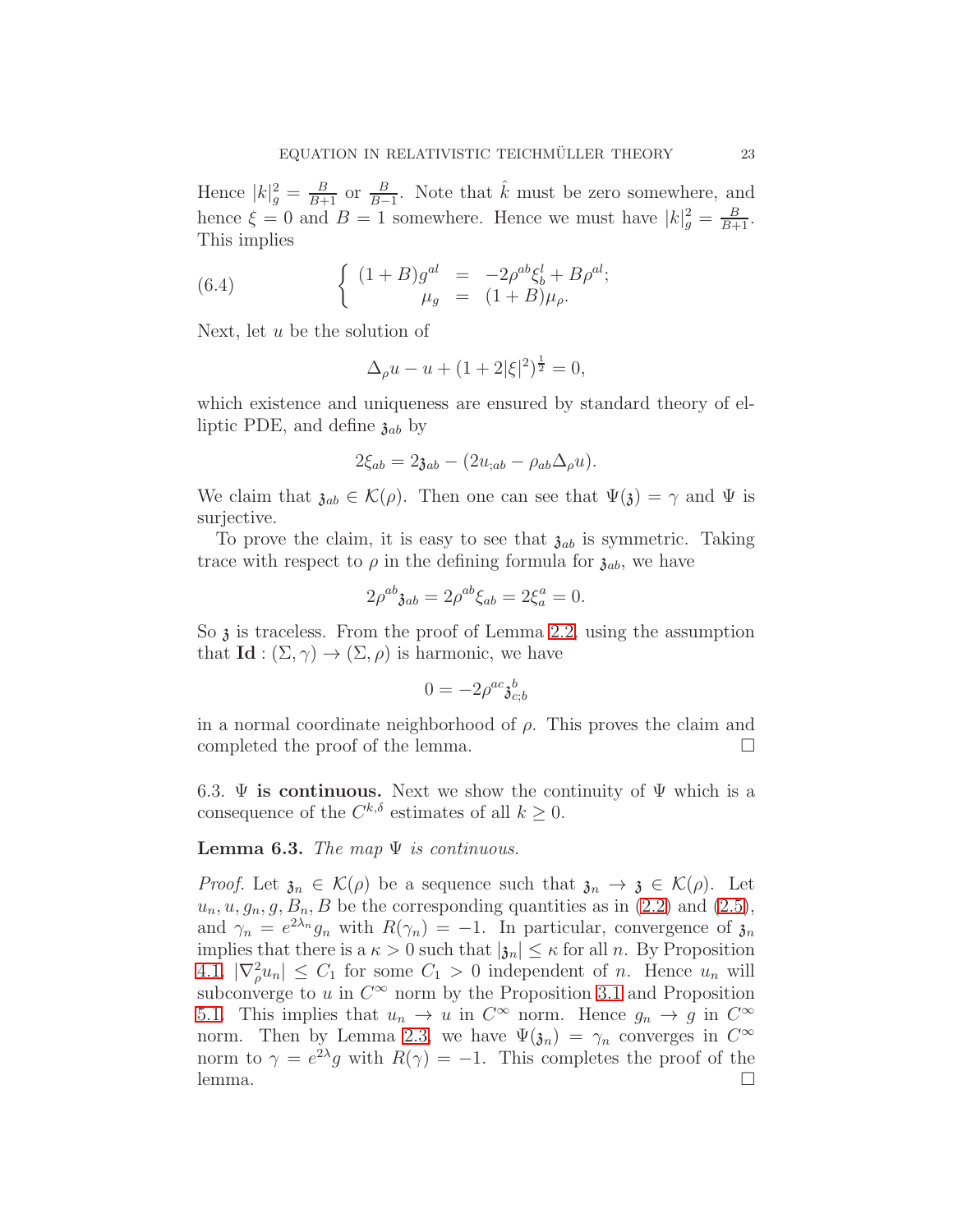6.4.  $\Psi^{-1}$  is continuous. The finally step of the proof of the main theorem in this section is to prove that  $\Psi^{-1}$  is continuous. We need the following lower bound estimate for the total energy of the (harmonic) Identity map of  $\Sigma$  with respect to corresponding metrics.

<span id="page-23-0"></span>**Lemma 6.4.** There are positive constants  $C_1, C_2$  such that for any  $\mathfrak{z} \in \mathcal{K}(\rho),$ 

$$
E(\mathfrak{z}) \geq C_1 \|\mathfrak{z}\|_{\rho} - C_2.
$$

where  $E(\mathfrak{z})$  is the total energy of the identity map from  $(\Sigma, \Psi(\mathfrak{z}))$  to  $(\Sigma, \rho)$ 

Proof. Suppose on the contrary that this is not true. Then there exists a sequence  $\mathfrak{z}_n$ , with  $a_n = ||\mathfrak{z}_n||_\rho \to \infty$ , such that  $E(\mathfrak{z}_n)/a_n \to 0$ . Let  $u_n$  be the solutions to [\(2.2\)](#page-2-2) corresponding to  $\mathfrak{z}_n$ . Since  $\mathcal{K}(\rho)$  is a finite dimensional inner product space, we may assume that  $\lambda_n/a_n \to \lambda$  for some  $\mathfrak z$  with  $\|\mathfrak z\|_\rho = 1$ . By Theorem [5.1](#page-17-1) and part (iv) of Proposition [3.1,](#page-6-1)  $v_n = u_n/a_n$  is a Cauchy sequence with respect to the supnorm. Let  $v = \lim_{n \to \infty} u_n/a_n$ . Since

$$
E(\mathfrak{z}_n)=\int_{\Sigma}u_nd\rho
$$

and  $E(\mathfrak{z}_n)/a_n \to 0$ , we conclude that  $v \equiv 0$ .

Note that each  $v_n$  satisfies:

$$
\Delta_{\rho} v_n - v_n + \frac{1}{a_n} \left( 1 + 2|\xi_n|^2 \right)^{\frac{1}{2}} = 0
$$

where  $\xi_n$  as in [\(2.3\)](#page-2-1) corresponding to  $\mathfrak{z}_n$ . Hence

$$
\int_{\Sigma} \frac{1}{a_n} \left( 1 + 2|\xi_n|^2 \right)^{\frac{1}{2}} d\mu_\rho = \int_{\Sigma} v_n \mu_\rho \to 0.
$$

Multiplying the equation by  $v_n$  and integrating by parts, we also have

$$
\int_{\Sigma} \left( |\nabla_{\rho} v_n|^2 + v_n^2 \right) d\mu_{\rho} = \int_{\Sigma} \frac{1}{a_n} \left( 1 + 2|\xi_n|^2 \right)^{\frac{1}{2}} d\mu_{\rho} \to 0.
$$

On the other hand, we have

$$
\int_{\Sigma} (\Delta_{\rho} v_n - v_n)^2 d\mu_{\rho} = \frac{1}{a_n^2} \int_{\Sigma} (1 + 2|\xi_n|^2) d\mu_{\rho}
$$

obtained by simply integrating the square of both sides of the equation of  $v_n$ . Now in an orthonormal frame of  $\rho$ , and write  $\xi$  for  $\xi_n$  etc, we have

$$
|\xi|^2 = |\mathfrak{z}|^2 - \mathfrak{z}_{ab}(2u_{;ab} - \rho_{ab}\Delta_{\rho}u) + \frac{1}{4}(2u_{;ab} - \rho_{ab}\Delta_{\rho}u)^2
$$

$$
= |\mathfrak{z}|^2 - 2\mathfrak{z}_{ab}u_{ab} + |\nabla_{\rho}^2 u|^2 - \frac{1}{2}(\Delta_{\rho}u)^2
$$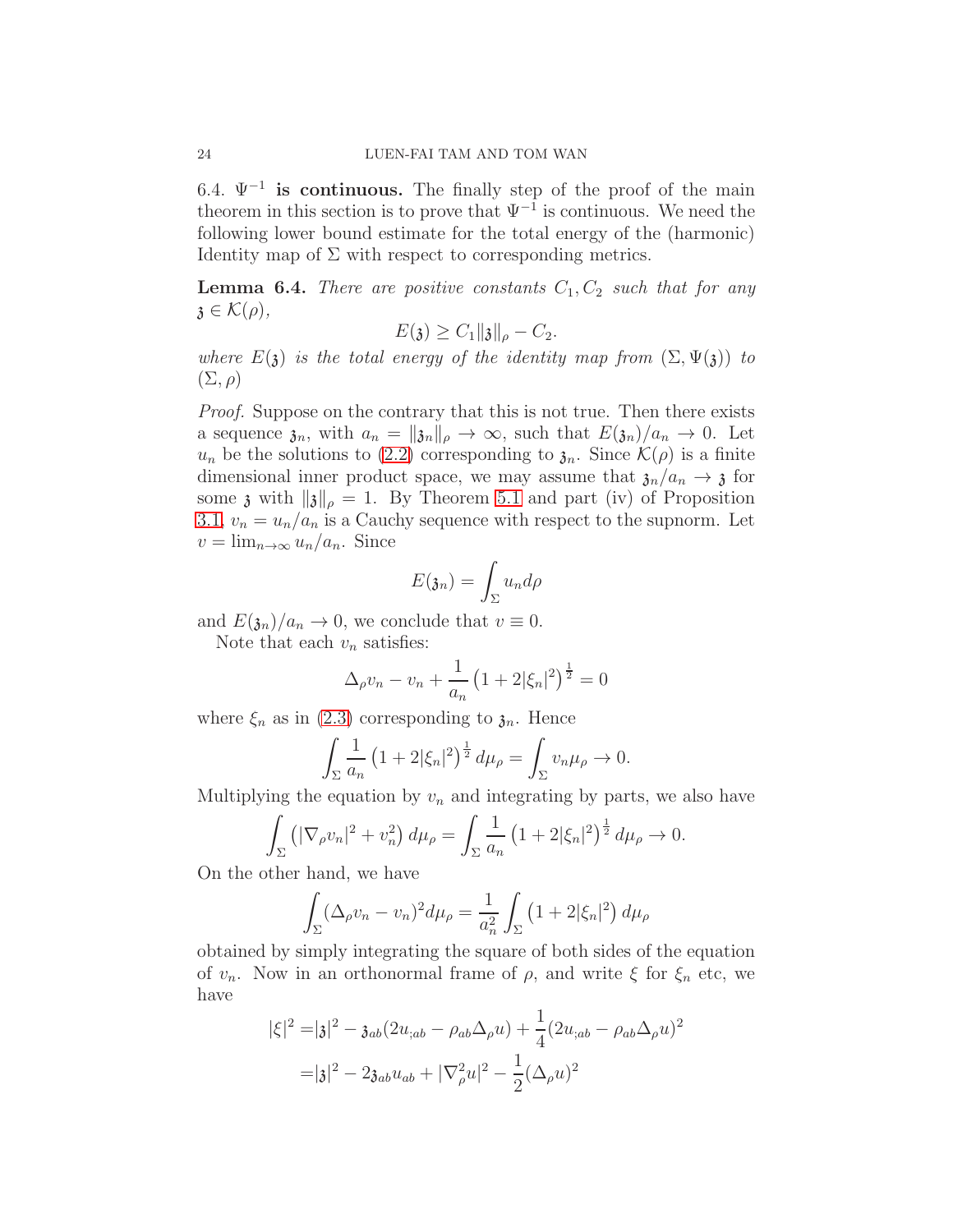because  $\lambda$  is trace free with respect to  $\rho$ . Hence we have

$$
\int_{\Sigma} \left[ (\Delta v_n)^2 + 2|\nabla v_n|^2 + v_n^2 \right] d\mu_{\rho}
$$
\n
$$
= \frac{1}{a_n^2} A(\rho) + \int_{\Sigma} \left( 2\left| \frac{\partial^2 u}{\partial u_n^2} \right|^2 + 2|\nabla_{\rho}^2 v_n|^2 - (\Delta_{\rho} v_n)^2 \right) d\mu_{\rho}.
$$

Using the fact that Gaussian curvature of  $\rho$  is  $-\frac{1}{2}$  $\frac{1}{2}$ ,

$$
\int_{\Sigma} 2|\nabla_{\rho}^2 v_n|^2 d\mu_{\rho} = -\int_{\Sigma} 2(v_n)_{a;ba}(v_n)_b d\mu_{\rho}
$$
  
= 
$$
-\int_{\Sigma} \left[2(v_n)_{a;ab}(v_n)_b - |\nabla_{\rho} v_n|^2\right] d\mu_{\rho}
$$
  
= 
$$
\int_{\Sigma} 2(\Delta_{\rho} v_n)^2 d\mu_{\rho} - \int_{\Sigma} |\nabla_{\rho} v_n|^2 d\mu_{\rho}
$$

Hence we have

$$
\int_{\Sigma} \left( |\nabla_{\rho} v_n|^2 + v_n^2 \right) d\mu_{\rho} = \frac{1}{a_n^2} A(\rho) + 2 \int_{\Sigma} \left| \frac{\mathfrak{z}_n}{a_n} \right|^2 d\mu_{\rho}.
$$

We conclude that

$$
\int_{\Sigma} \left| \frac{\mathfrak{z}_n}{a_n} \right|^2 d\mu_\rho \to 0
$$

as  $n \to \infty$ . This implies that  $\mathfrak{z} = 0$  which is impossible because  $\|\mathfrak{z}\|_{\rho} = 1$ .  $||\mathfrak{z}||_{\rho} = 1.$ 

Remark 6.1. The lemma also follows from [\[3,](#page-25-0) p.239–240]. On the other hand, combining Corollary [3.2](#page-9-1) and the above lemma, we have

$$
C_1||\mathfrak{z}|| - C_2 \le E(\mathfrak{z}) \le C_2||\mathfrak{z}|| + C_4
$$

for some positive constants  $C_1, \ldots, C_4$ . This improves the estimates in [\[3,](#page-25-0) p.240].

# <span id="page-24-0"></span>Lemma 6.5.  $\Psi^{-1}$  is continuous.

*Proof.* Let  $\mathfrak{z}_n \in \mathcal{K}(\rho)$  and  $\gamma_n = \Phi(\mathfrak{z}_n)$  such that  $\gamma_n \to \gamma$  in  $C^{\infty}$  topology. In particular, the total energy of the identity map from  $(\Sigma, \gamma_n)$  to  $(\Sigma, \rho)$ is bounded above by a constant  $C_1$  independent of n. By Lemma [6.4,](#page-23-0) we have  $\|\mathfrak{z}_n\|_{\rho} \leq C_2$  for some constant  $C_2$  independent of n. For any subsequence of  $\mathfrak{z}_n$  we can find a subsequence which converges to some  $\lambda$ . By the continuity of  $\Psi$ , we have  $\Phi(\lambda) = \gamma$ . By the fact that  $\Psi$  is injective, we conclude that  $\mathfrak{z}_n \to \Psi^{-1}(\gamma)$ . This completes the proof of the lemma.

Finally, we can prove the main theorem of this section:

 $\Box$